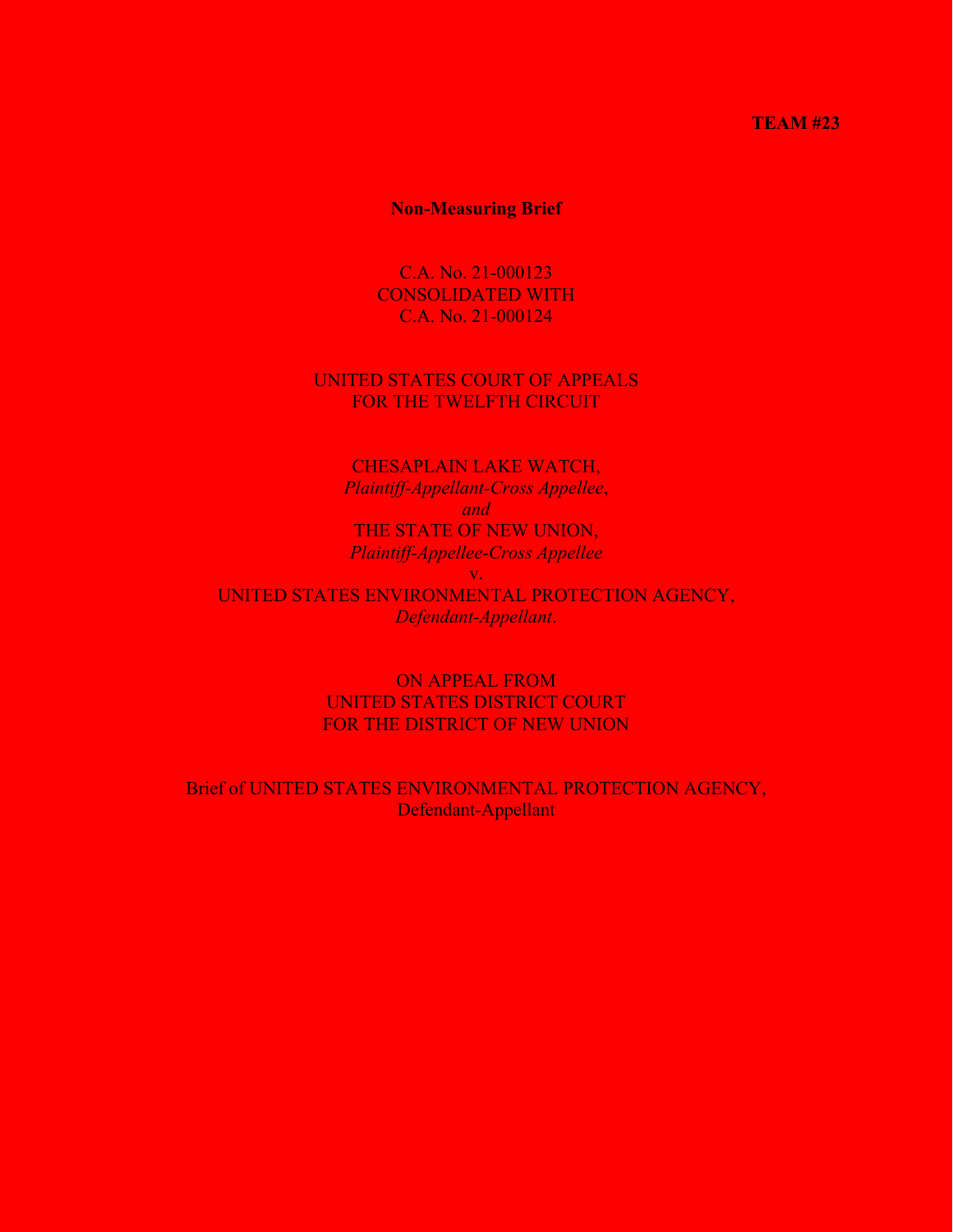# **TABLE OF CONTENTS**

| I.   | This Court Should Not Consider New Union and CLW's Claims Because They                                                                                       |     |
|------|--------------------------------------------------------------------------------------------------------------------------------------------------------------|-----|
|      | A. Delayed Review Would Cause No Hardship to New Union and CLW                                                                                               |     |
|      | B. Issues Regarding the Chesaplain TMDL Are Not Fit for Judicial Review 13                                                                                   |     |
| Π.   | <i>Chevron</i> Requires This Court Defer to EPA's Interpretation That "Total" in<br>"Total Maximum Daily Load" Includes Point & Nonpoint Source Pollution 15 |     |
|      | A. The Clean Water Act Does Not Foreclose EPA's Interpretation of "Total"                                                                                    |     |
|      | B. EPA's Interpretation of "Total" Is a Permissible and Reasonable<br>Construction of the Clean Water Act Under Chevron Step Two 19                          |     |
| III. | <i>Chevron</i> Also Requires This Court Defer to EPA's Framing of the Chesaplain                                                                             |     |
|      | A. The Clean Water Act Does Not Foreclose Framing TMDLs as Phased                                                                                            |     |
|      | B. EPA's Framing of the Chesaplain TMDL Is a Permissible and Reasonable                                                                                      |     |
| IV.  | EPA Did Not Act Arbitrary or Capricious Because the "Reasonable Assurance"                                                                                   |     |
|      | A. "Reasonable Assurance" Is a Non-Binding Interpretative Rule Because It                                                                                    | .29 |
|      | B. This Court Should Regardless Affirm the District Court Because EPA Did                                                                                    |     |
|      |                                                                                                                                                              |     |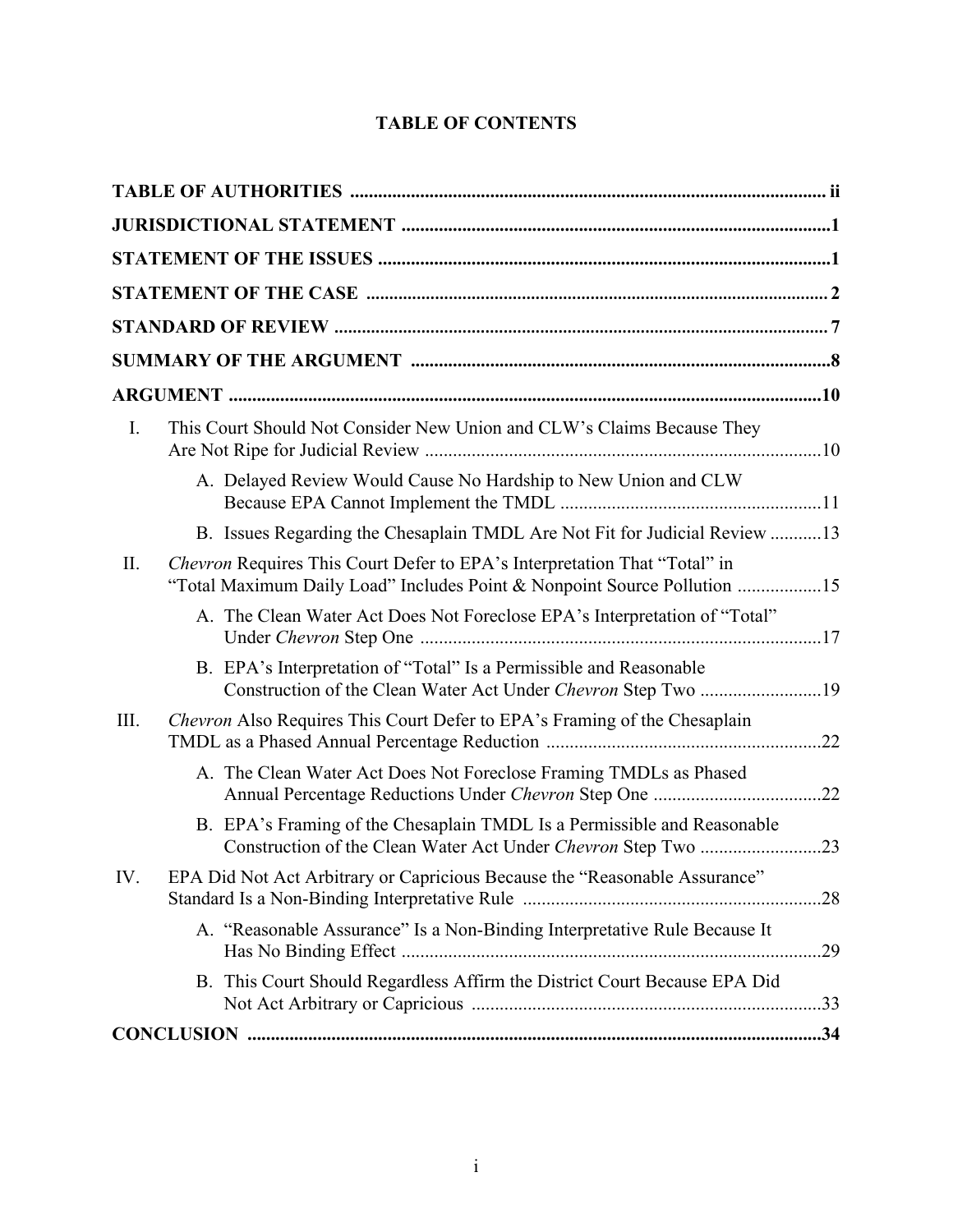# **TABLE OF AUTHORITIES**

## **Cases**

| Abbott Labs. v. Gardner,                                 |
|----------------------------------------------------------|
| Am. Farm Bureau Fed'n v. EPA,                            |
| Am. Farm Bureau Fed'n v. EPA,                            |
| Appalachian Power Co. v. EPA,                            |
| Arkansas v. Oklahoma,                                    |
| Ass'n of Flight Attendants v. Huerta,                    |
| Babbitt v. Sweet Home Chapter of Cmtys. for a Great Or., |
| Bethlehem Steel Corp. v. Train,                          |
| Bravos v. Green,                                         |
| Bullard v. Blue Hills Bank,                              |
| Chamber of Com. v. DOL,                                  |
| Chevron U.S.A. Inc. v. NRDC,                             |
| Ciba-Geigy Corp. v. EPA,                                 |
| Citizens to Pres. Overton Park, Inc. v. Volpe,           |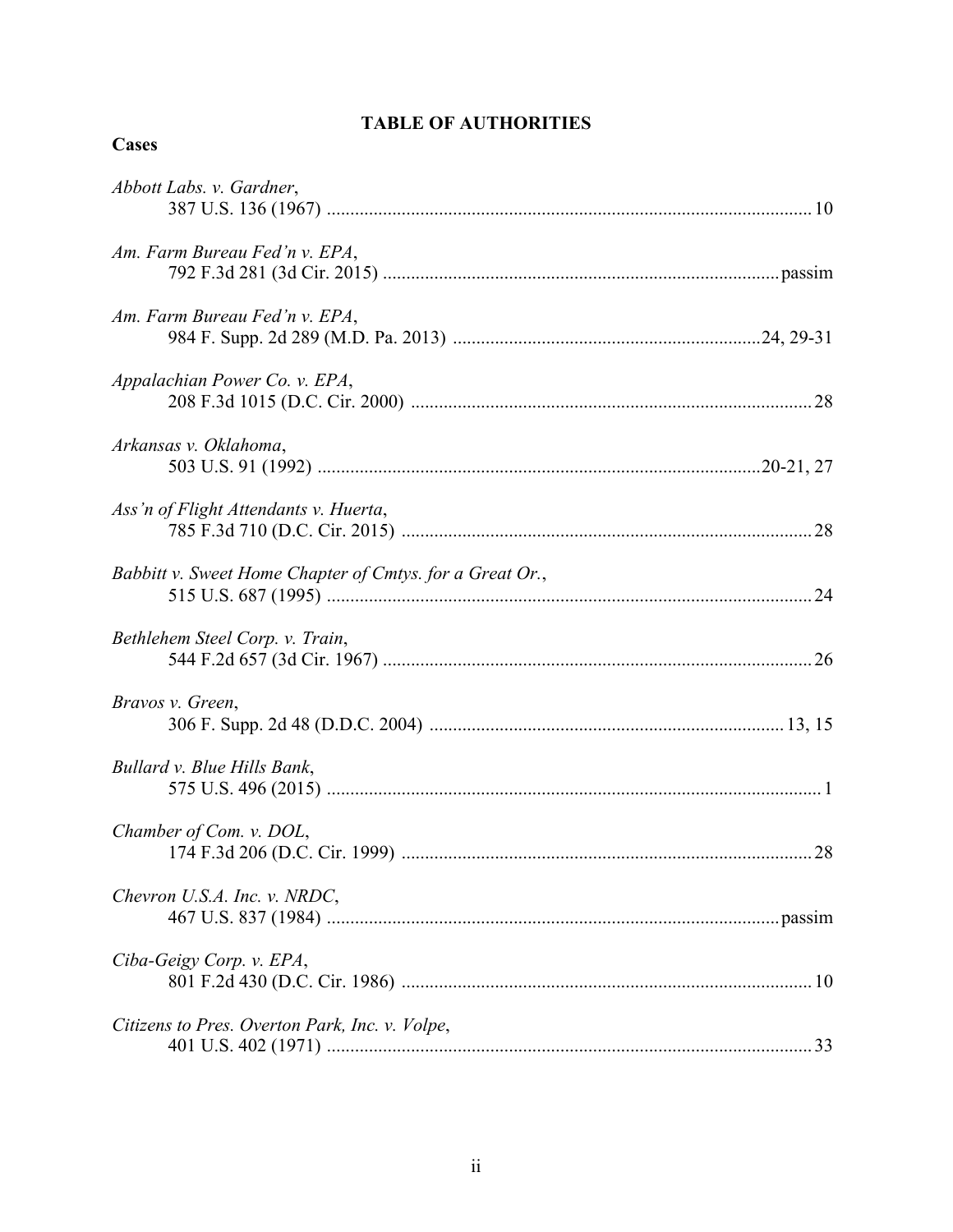| City of Arcadia v. EPA,                                 |
|---------------------------------------------------------|
| City of Arlington v. FCC,                               |
| City of Milwaukee v. Illinois,                          |
| City of New York v. Shalala,                            |
| Coyomani-Cielo v. Holder,                               |
| CropLife Am. v. EPA,                                    |
| Del. Dep't of Nat. Res. v. U.S. Army Corps of Eng'rs,   |
| Dioxin/Organochlorine Ctr. v. Clarke,                   |
| Duke Power Co. v. Carolina Env't Study Grp., Inc.,      |
| Dunn-McCampbell Royalty Int., Inc. v. Nat'l Park Serv., |
| Fla. Power & Light Co. v. EPA,                          |
| Flast v. Cohen,                                         |
| Food & Water Watch v. EPA,                              |
| Friends of Earth v. EPA,                                |
| Friends of Earth v. EPA,                                |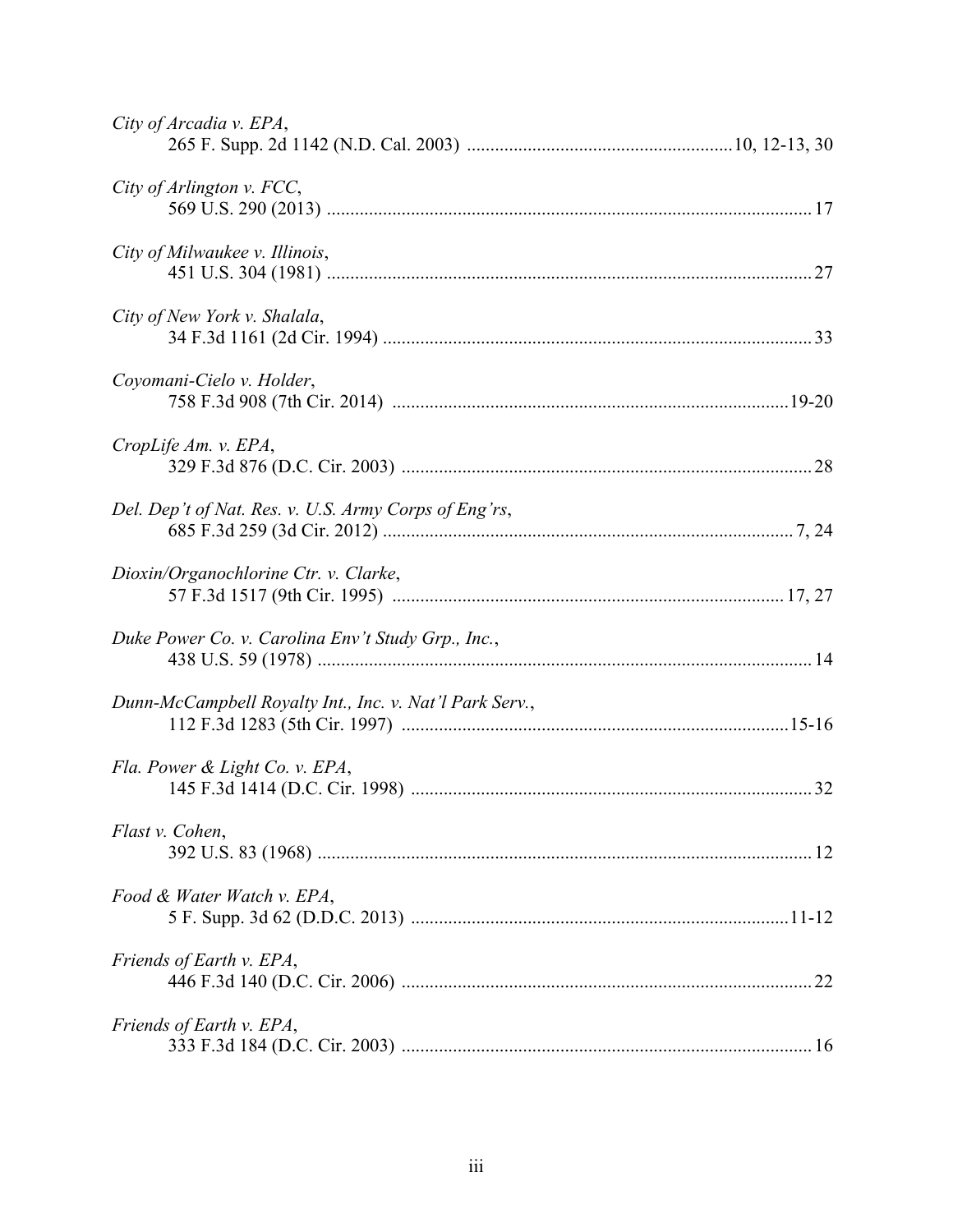| $GE$ v. $EPA$ ,                                            |
|------------------------------------------------------------|
| Hayes v. Whitman,                                          |
| Hoctor v. USDA,                                            |
| Lujan v. Defs. of Wildlife,                                |
| McLouth Steel Prods. Corp. v. Thomas,                      |
| Mia. Tribe of Okla. v. United States,                      |
| Mo. Soybean Ass'n v. EPA,                                  |
| Nat'l Cable & Telecomms. Ass'n v. Brand X Internet Servs., |
| Nat'l Org. for Marriage, Inc. v. Walsh,                    |
| Nat'l Park Hosp. Ass'n v. Dep't of Interior,               |
| NRDC v. EPA,                                               |
| NRDC v. EPA,                                               |
| NRDC v. Muszynski,                                         |
| Ohio Forestry Ass'n, Inc. v. Sierra Club,                  |
| Pac. Gas & Elec. Co. v. Fed. Power Comm'n,                 |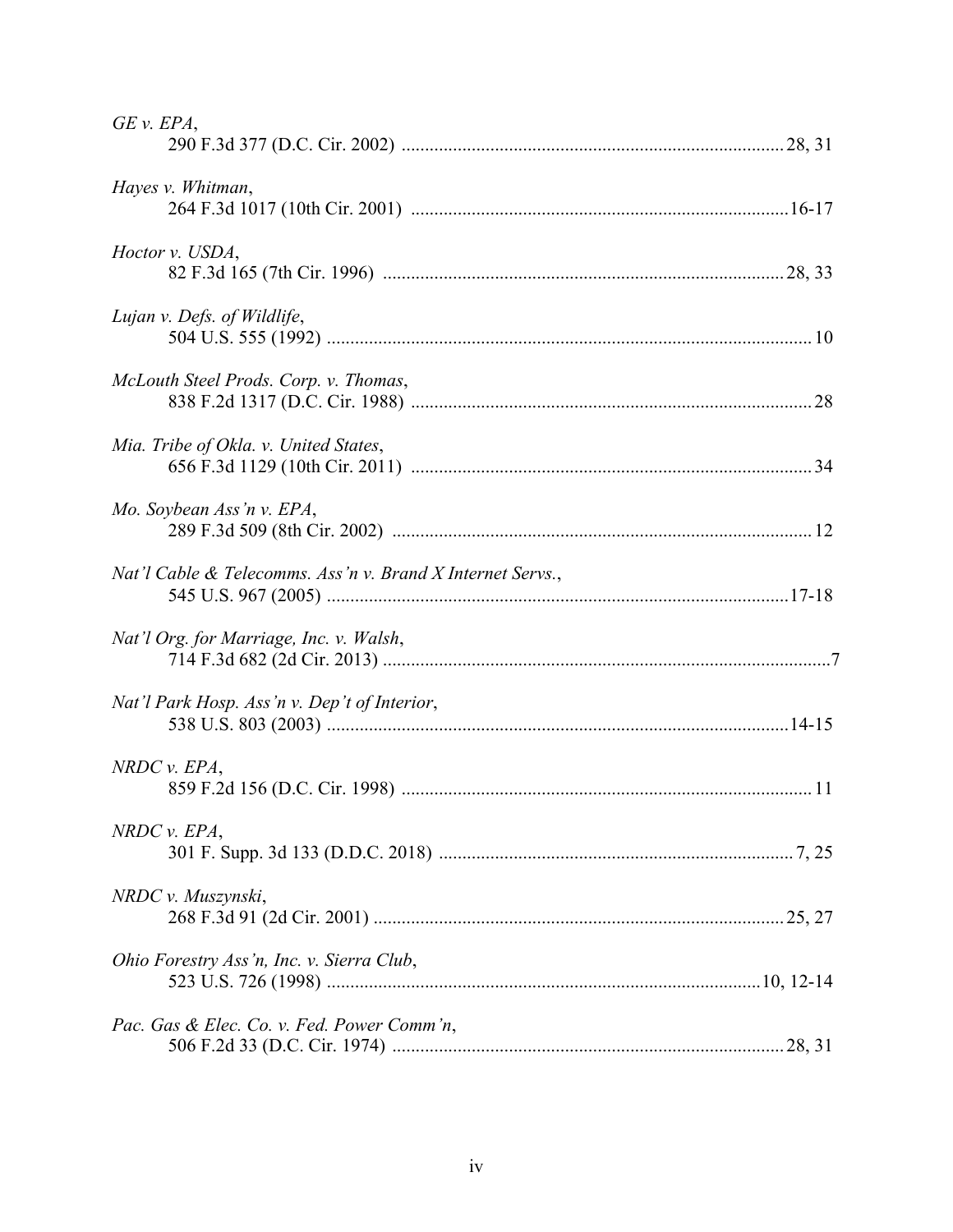| Pronsolino v. Nastri,                                               |  |
|---------------------------------------------------------------------|--|
| Pros. & Patients for Customized Care v. Shalala,                    |  |
| Robert Wood Johnson Univ. Hosp. v. Thompson,                        |  |
| San Joaquin River Grp. Auth. v. EPA,<br>No. 2:11-CV-032430-JAM-KJN, |  |
| Sierra Club v. Meiburg,                                             |  |
| Smiley v. Citibank (S.D.), N.A.,                                    |  |
| Thomas v. Jackson,                                                  |  |
| United States v. Bean,                                              |  |
| United States v. Dauray,                                            |  |
| United States v. Mead Corp.,                                        |  |
| Upper Blackstone Water Pollution Abatement Dist. v. EPA,            |  |
| Util. Air Regul. Grp. v. EPA,                                       |  |
| Zuni Pub. Sch. Dist. v. Dep't of Educ.,                             |  |
| <b>Statutes</b>                                                     |  |
|                                                                     |  |
|                                                                     |  |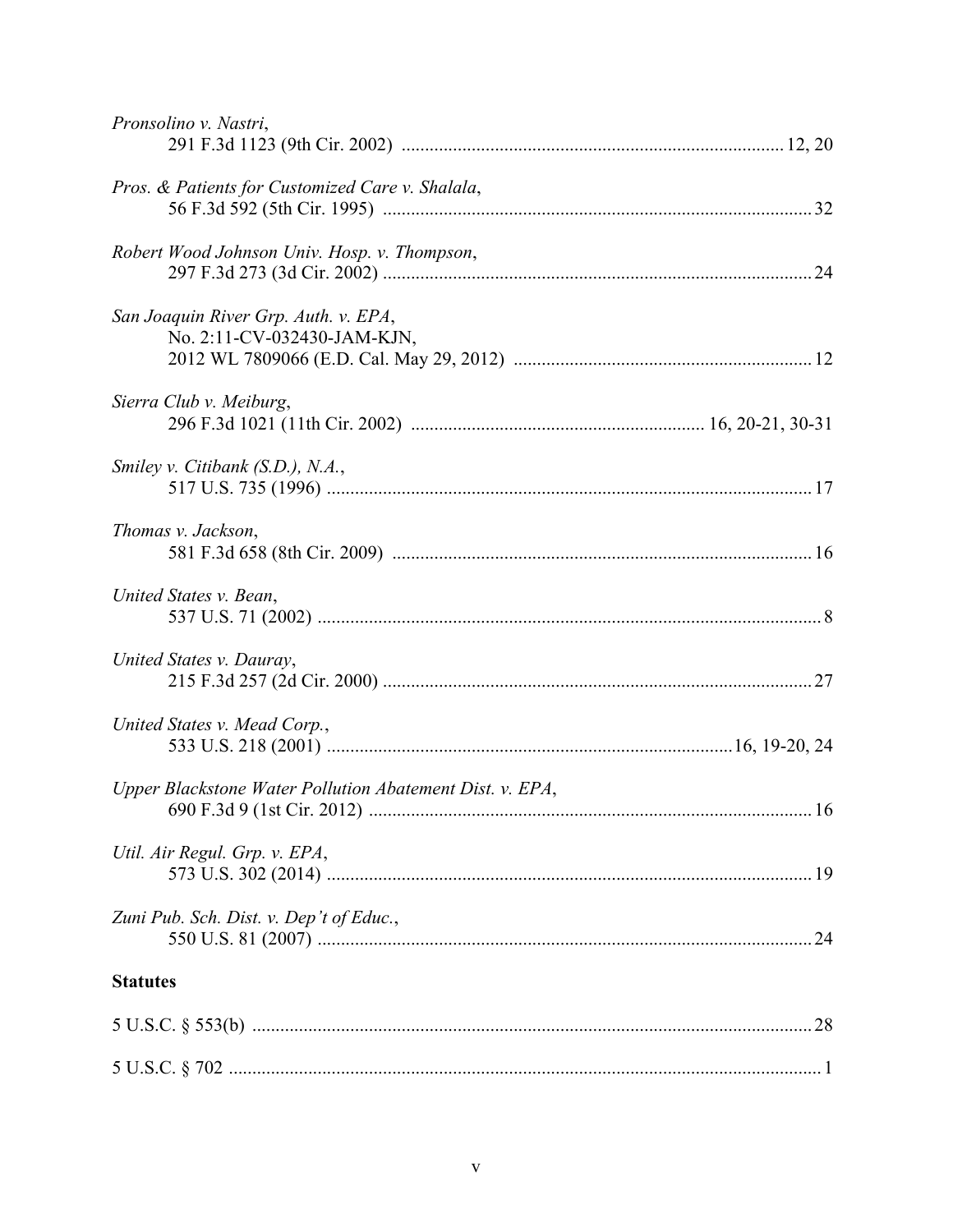| <b>Regulations</b>                     |  |
|----------------------------------------|--|
|                                        |  |
|                                        |  |
|                                        |  |
|                                        |  |
|                                        |  |
| Water Quality Planning and Management, |  |
| <b>Rules</b>                           |  |
|                                        |  |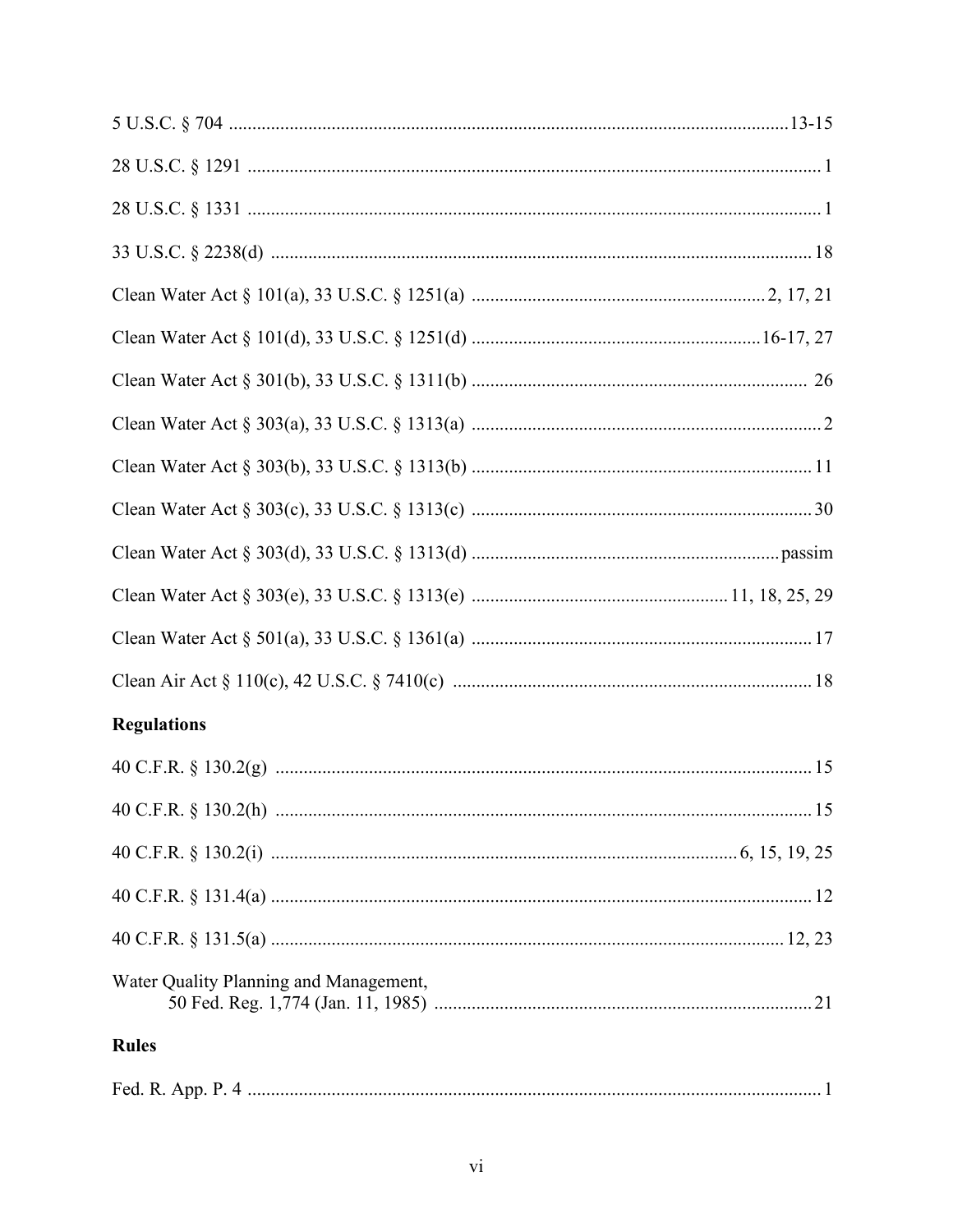# **Guidance Documents**

| U.S. Dep't Just.,<br>Attorney General's Manual on the Administrative Procedure Act (1947) 30                                                                                   |
|--------------------------------------------------------------------------------------------------------------------------------------------------------------------------------|
| U.S. Env't Prot. Admin.,<br>Guidance for Water Quality Based Decisions: The TMDL Process (1991)  31                                                                            |
| <b>Secondary Authorities</b>                                                                                                                                                   |
| Ryan S. Anderson,<br>Note, Anacostia Riverkeeper, Inc. v. Wheeler: The D.C. District Court Deepens<br>the Split over Whether the Term "Total Maximum Daily Load" Is Ambiguous, |
| Robert A. Anthony,<br>Interpretative Rules, Policy Statements, Guidances, Manuals, and the Like-<br>Should Federal Agencies Use Them to Bind the Public?,                      |
| David Floren,<br>Pre-Enforcement Ripeness Doctrine: The Fitness of Hardship,                                                                                                   |
| Ronald M. Levin,<br>Rulemaking and the Guidance Exemption,                                                                                                                     |
| Lindsay J. Nichols,<br>D.C. Circuit Invalidates EPA Document as "Binding on its Face",                                                                                         |
| Patricia M. Wald,<br>Judicial Review in Midpassage: The Uneasy Partnership Between Courts and<br>Agencies Plays On                                                             |
| Michael M. Wenig,<br>How "Total" Are "Total Maximum Daily Loads"?—Legal Issues Regarding the<br>Scope of Watershed-Based Pollution Control Under the Clean Water Act,          |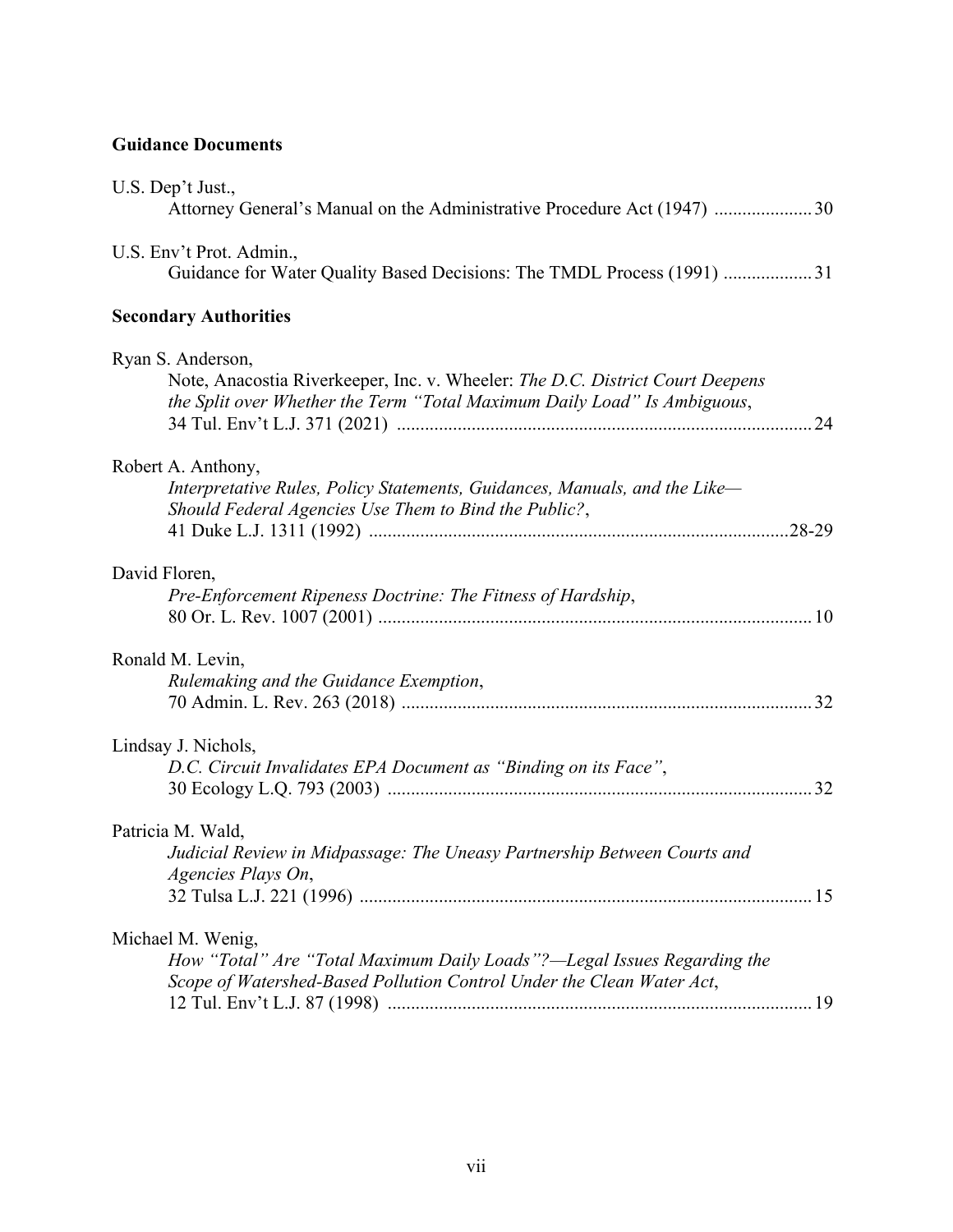#### **STATEMENT OF JURISDICTION**

The United States District Court for the District of New Union had jurisdiction to review this case under 28 U.S.C. § 1331 because the actions brought by New Union and Chesaplain Lake Watch related to a federal question under the judicial review provisions of Administrative Procedure Act Section 702.

After the District Court's Summary Judgment Order, New Union, Chesaplain Lake Watch, and EPA filed timely appeals pursuant to Fed. R. App. P. 4. This Court has appellate jurisdiction over this case under 28 U.S.C. § 1291, which states that "the court of appeals shall have jurisdiction of appeals from all final decisions of the district courts of the United States." The District Court's grant of summary judgment, see R. at 16, is a final decision reviewable by this Court on appeal. *See, e.g.*, *Bullard v. Blue Hills Bank*, 575 U.S. 496, 506 (2015).

#### **STATEMENT OF THE ISSUES**

- I. Courts must dismiss a case for a lack of ripeness when dismissal would allow for needed factual development and cause no hardship to the parties. The Chesaplain total maximum daily load ("TMDL") remains unimplemented by New Union, and two polluters seek administrative hearings to receive an exception from compliance. Are the following issues ripe when the TMDL remains unimplemented and could soon be rendered moot?
- II. The Supreme Court's decision in *Chevron* requires federal courts defer to reasonable interpretations of ambiguous statutes. Because the Clean Water Act did not explicitly forbid EPA interpretation of the term "total" within the TMDL definition, EPA promulgated a regulation that defined "total" as the sum of allowable point and nonpoint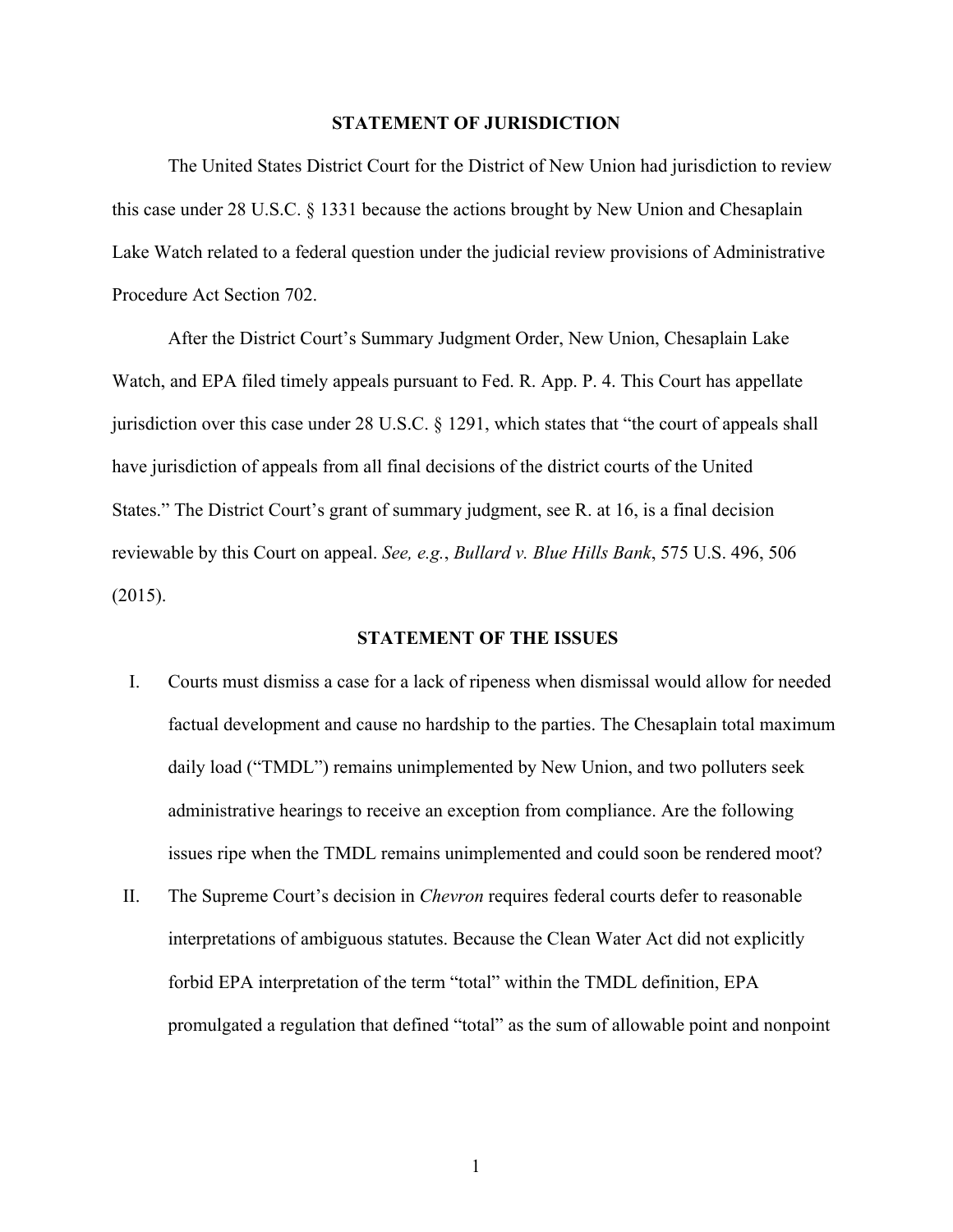source pollution. Does EPA's interpretation of "total" contravene the high deference established by *Chevron*?

- III. *Chevron* also requires federal courts defer to permissible constructions of statutes silent on particular issues. EPA framed the Chesaplain TMDL as a phased annual percentage reduction in phosphorous loadings. Did EPA permissibly construct the Clean Water Act when establishing the Chesaplain TMDL?
- IV. Guidance documents without the force of law do not bind agency decision-making. EPA looks to "reasonable assurance" that a state's Best Management Practice ("BMP") will reduce nonpoint source pollution. Did EPA act arbitrary and capricious when it took credit of New Union's BMP without "reasonable assurance"?

#### **STATEMENT OF THE CASE**

#### **I. Statement of Facts**

*The Clean Water Act***.** The issues presented concern the Clean Water Act ("CWA"). The overarching goal of the CWA is "to restore and maintain the chemical, physical, and biological integrity of the Nation's waters." CWA § 101(a), 33 U.S.C. § 1251(a). The CWA pursues this goal by delegating certain responsibilities to the states and certain roles to EPA.

Per Clean Water Act Section 303, states are required to establish their own water quality standards ("WQS") and submit to EPA an impaired waters list when waterbodies fail to meet those standards. *See* CWA § 303(a), 33 U.S.C. § 1313(a). If a waterbody is deemed impaired, Clean Water Act Section 303(d) mandates the state submit to EPA a TMDL for pollutants in the water "at a level necessary to implement the applicable water quality standards with seasonal variations and a margin of safety . . . ." CWA § 303(d), 33 U.S.C. § 1313(d). Under Clean Water Act Section 303(d)(2), EPA can reject a state's proposed TMDL and establish its own to meet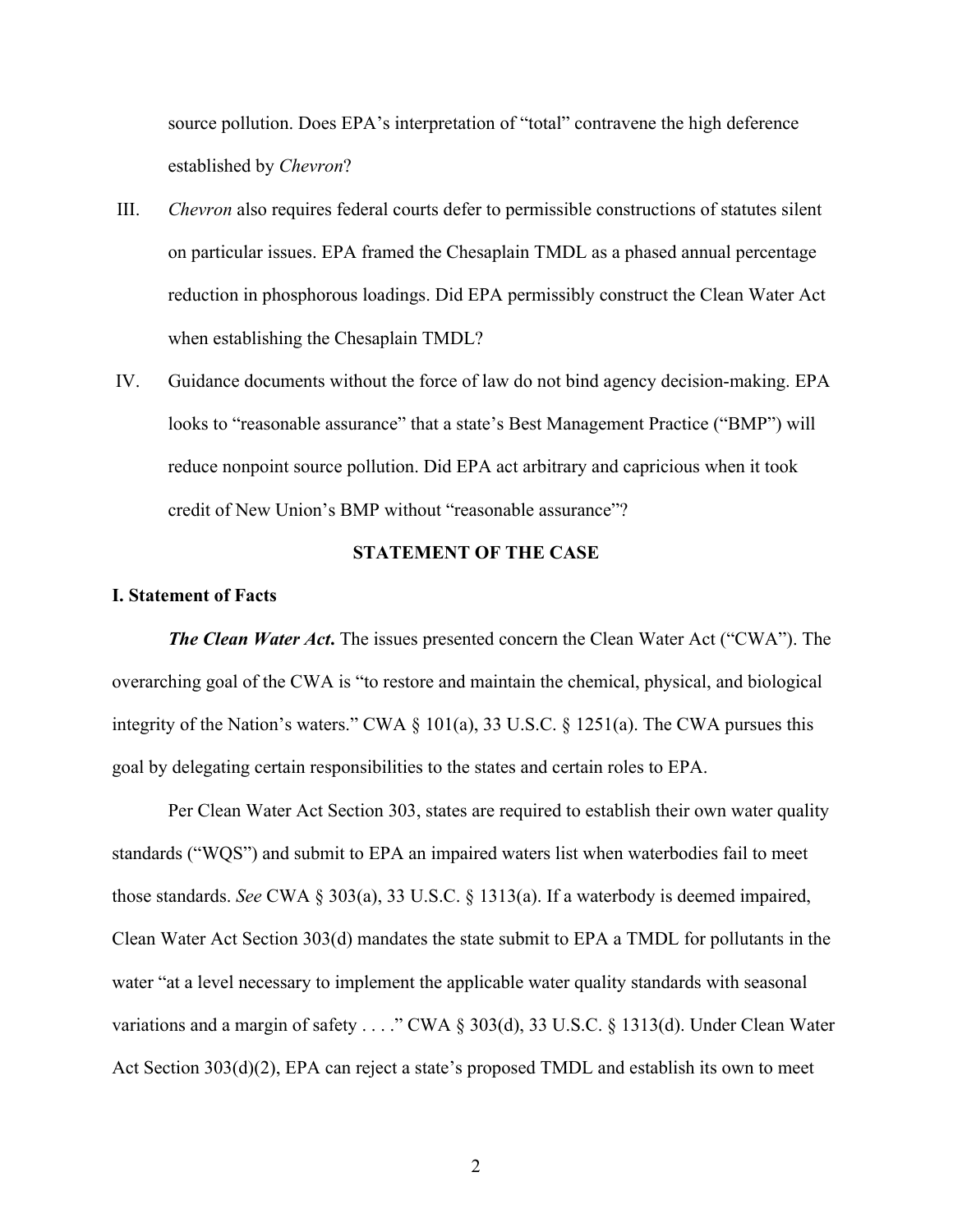the WQS. *See* CWA § 303(d)(2), 33 U.S.C. § 1313(d)(2). But even if EPA does so, the states are the only party with the power to implement a TMDL. *See id.*

*Lake Chesaplain's Water Quality.* Lake Chesaplain, the impaired waterbody at issue, enjoyed serene water quality prior to the turn of the 21st century. R. at 7. Fishers and boaters enjoyed the clear and fruitful waters, outdoorsmen blazed the many trails of Chesaplain State Park, and homeowners and vacationers alike sought refuge in the lakefront communities. *Id.* The 1990s, however, brought economic pressures that impacted the lake. *Id.*

Between 1990 and 2000, ten concentrated animal feeding operations ("CAFOs") established business in the watershed. *Id*. A large slaughterhouse followed suit, constructing a facility north of Lake Chesaplain in the city of Chesaplain Mills. *Id.* Due to the recreation activities Lake Chesaplain supported, "second home" construction increased in the vacation communities on the lake's east shore. *Id.* Alongside the residential and industrial developments, Chesaplain Mill's sewage treatment plant ("STP") unloads directly into the lake. *Id.*

As a result of the increased economic and physical pressures, Lake Chesaplain's water quality and clarity have markedly decreased. Algae mats line the surface of the water, giving off an offensive odor. *Id.* Fish are less plentiful, and the beaches are no longer safe for swimming and recreation. *Id.* Property values in the once-prominent vacation communities have since dwindled. *Id.*

Though Lake Chesaplain once enjoyed a classification fit only for New Union's cleanest waterbodies, in 2008 New Union created the Lake Chesaplain Study Commission ("the Chesaplain Commission") to analyze the water. R. at 8. In 2012, the Chesaplain Commission released a report, explaining that the excess algae growth on Lake Chesaplain's surface was indicative of eutrophication. *Id.* The Chesaplain Commission discovered that excess phosphorous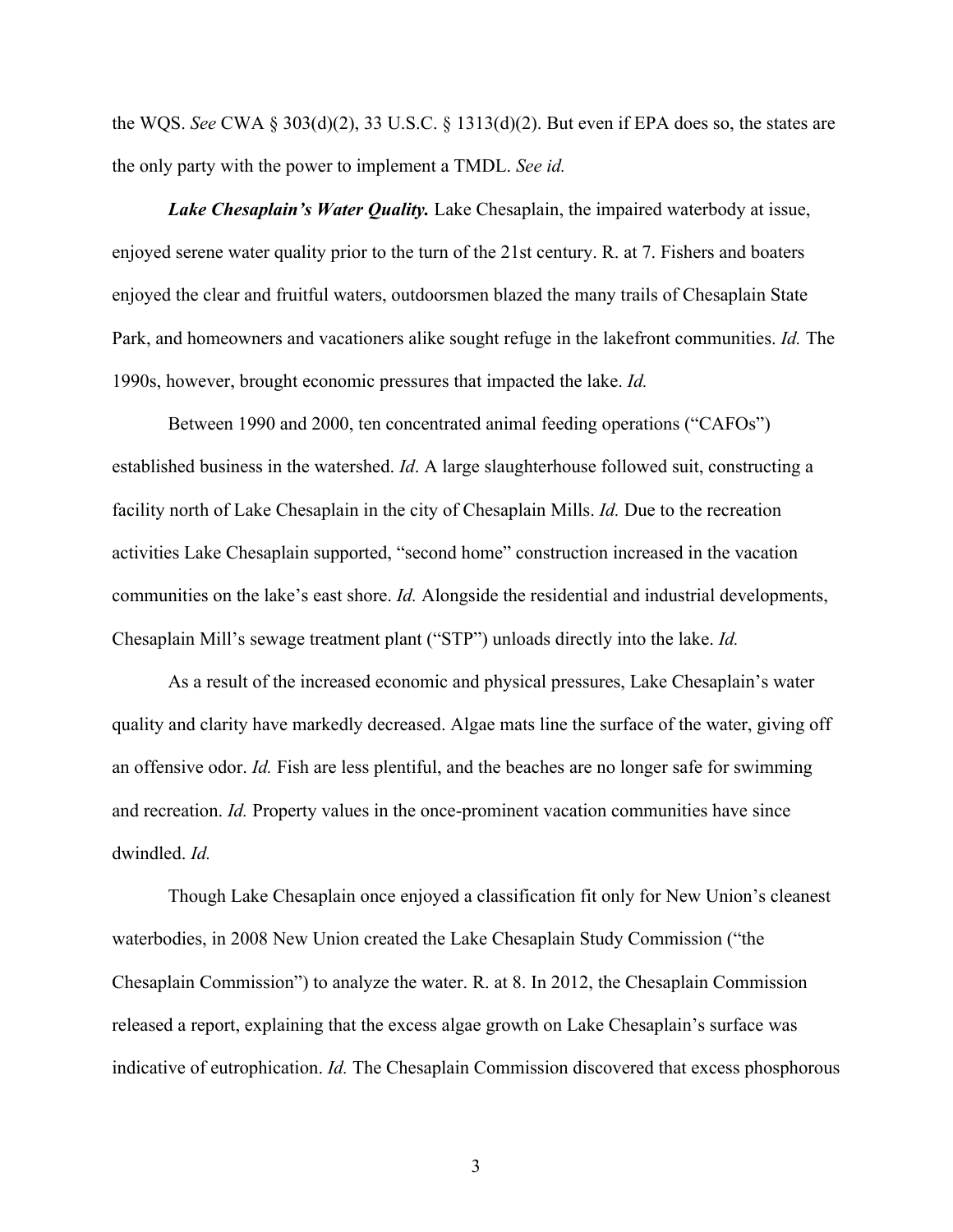in the lake caused the algae growth. *Id*. Subsequently, the Chesaplain Commission determined that a proper amount of phosphorous in a healthy Lake Chesaplain could not exceed 0.014 milligrams per litre ("mg/l"), while the current levels of phosphorous in the lake were between 0.020 mg/l and 0.034 mg/l. *Id.*

*New Union's Response to Lake Chesaplain's Impaired Water*. In 2014, the New Union Department of Fisheries and Environmental Control ("DOFEC") included Lake Chesaplain on its impaired waters list sent to EPA, noting that the level of phosphorous was substantially higher than the water quality criteria of 0.014 mg/l of phosphorous. *Id.* DOFEC, however, did not submit a TMDL for Lake Chesaplain along with the impaired waters list. *Id.* Chesaplain Lake Watch ("CLW"), an environmental organization and Plaintiff-Appellee in this matter, threatened to sue both EPA and New Union for this failure. *Id.* CLW, however, agreed to abstain from filing suit if New Union established a TMDL. *Id.*

In 2016, the Chesaplain Commission reported that Lake Chesaplain could withstand up to 120 metric tons ("mt") of phosphorous loadings per year. *Id.* The Chesaplain Commission determined that phosphorous loadings in 2015 totaled 180 mt from the following sources:

Point Sources:

• Chesaplain Mills STP: 23.4 mt

• Chesaplain Slaughterhouse: 38.5 mt Nonpoint Sources:

- CAFO Manure Spreading: 54.9 mt
- Other agricultural sources: 19.3 mt
- Septic tank inputs: 11.6 mt

Natural sources:

 $\bullet$  32.3 mt

R. at 8-9.

In 2017, DOFEC publicly noticed a proposed TMDL ("DOFEC TMDL") to phase in over a period of five years. R. at 9. The reduction in phosphorous discharges would apply to both point and nonpoint sources as a phased percentage load reduction from the 180 mt baseline in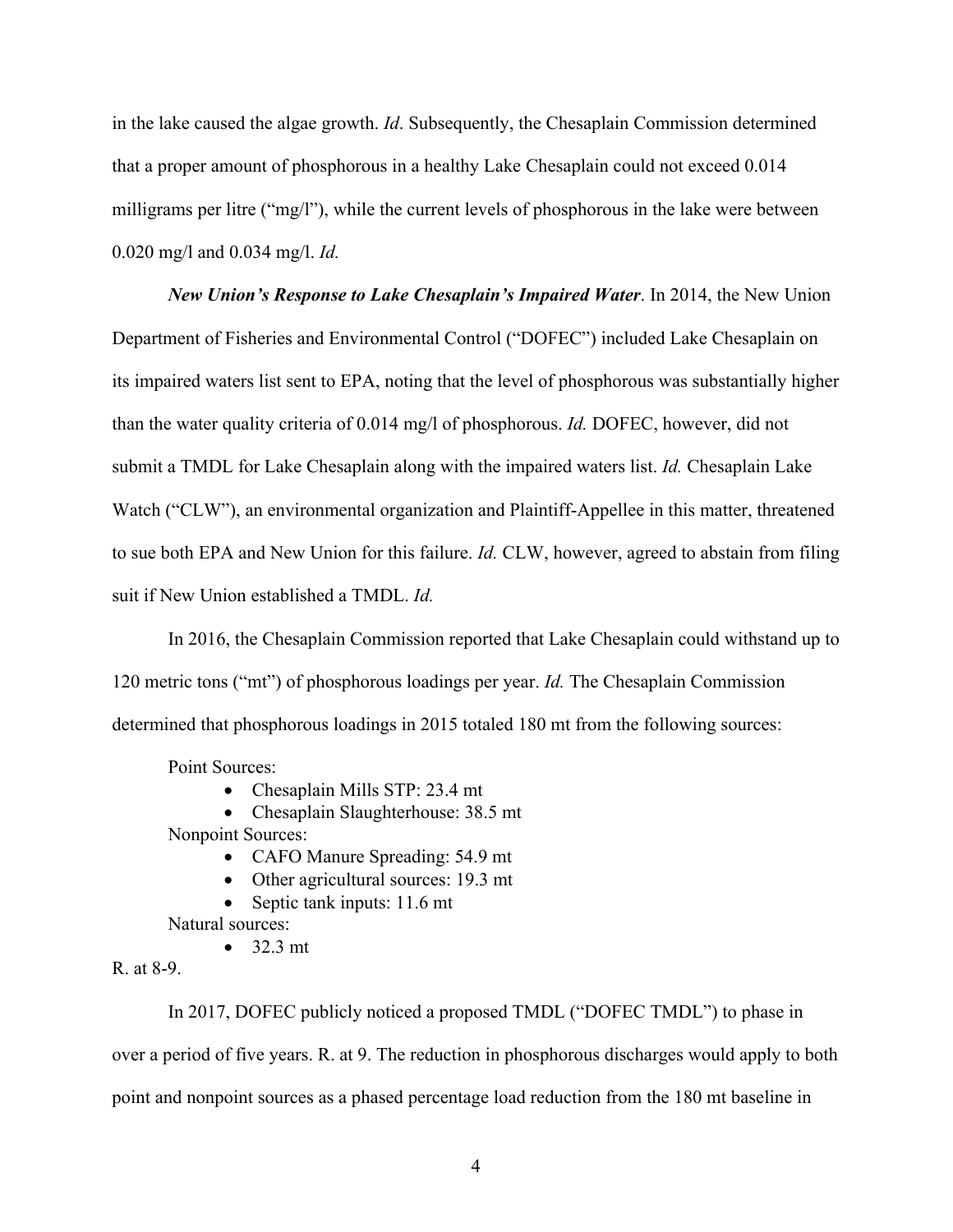2015. *Id.* As such, the DOFEC TMDL proposed a 7% reduction for the first year, 14% for the second, 21% for the third, 28% for the fourth, and 35% for the fifth. *Id.* Along with the TMDL, DOFEC proposed BMPs for nonpoint source discharge reductions. *Id.* 

*EPA Involvement*. Members of the community objected to the DOFEC TMDL. *Id.*  Homeowners, the Hog CAFOs, the slaughterhouse, and Chesaplain Mills objected to increased costs associated with the load reductions. R. at 9-10. Thus, in 2018, DOFEC abandoned the DOFEC TMDL and adopted a TMDL ("CAFO TMDL") with only a 120 mt annual limit on phosphorous loadings. R. at 10. EPA, pursuant to Clean Water Act Section 303(d)(2), rejected the CAFO TMDL and adopted the 2017 DOFEC TMDL (henceforth "Chesaplain TMDL"). *Id.*

#### **II. Nature of the Proceedings**

In early 2019, CLW and New Union filed separate actions against EPA, challenging various aspects of EPA's rejection of the 2018 CAFO TMDL and subsequent adoption of the Chesaplain TMDL. R. at 4, 11. New Union sought a declaration that EPA's rejection of the CAFO TMDL was invalid. *Id.* CLW sought a declaration that the Chesaplain TMDL did not sufficiently protect Lake Chesaplain and was subject to nullification under the Administrative Procedure Act ("APA"). R. at 5. The District Court consolidated the actions in March of 2020. R*.* at 10.

*The Ripeness Dispute.* Before the District Court, EPA argued that the challenges mounted against the Chesaplain TMDL were not ripe for judicial review. R. at 11. Finding the claims ripe, the District Court emphasized that the Chesaplain TMDL "contemplates specific NPDES permit limits for the point source discharges, which . . . New Union will be required to implement." R. at 12. The District Court additionally noted it did not need further factual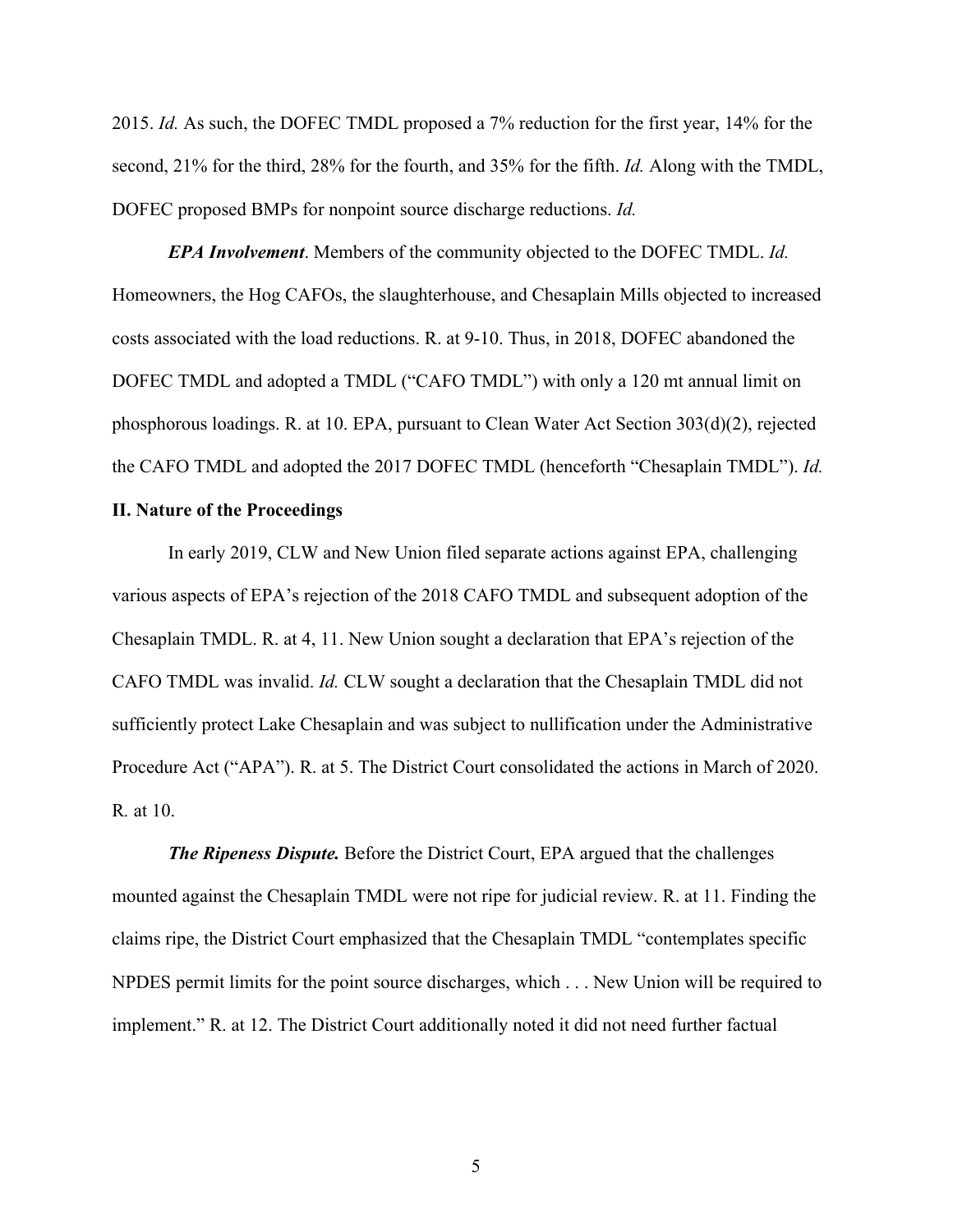development to adjudicate the challenges lodged by New Union and CLW. *Id.* Finally, the court held that both New Union and CLW would incur hardship without prompt adjudication. *Id.*

*The "Total" Dispute.* New Union challenged EPA's rejection of the CAFO TMDL for failure to include wasteload allocations ("WLAs") and load allocations ("LAs") that allocated the phosphorous reductions between point and nonpoint sources. *Id.* The District Court analyzed EPA's actions under *Chevron.* Under *Chevron* Step One, which requires courts to look to the plain meaning of a statute in assessing an agency's interpretation, the District Court found that EPA's interpretation of "total" was contrary to law. The court held that the CWA "does not admit of a construction that would require the total to include a specification of proposed (not existing) components of the total." R. at 13. Thus, the District Court granted summary judgment to New Union, finding EPA's rejection of the CAFO TMDL because of a lack of specified WLAs and LAs contrary to law. The District Court subsequently found 40 C.F.R. § 130.2(i), EPA's regulation requiring a state's TMDL to allocate the maximum daily load between point, nonpoint, and natural sources, contrary to law. R. at 14.

*The Phased Annual Percentage Reduction Dispute.* CLW challenged EPA's framing of the Chesaplain TMDL as a phased annual percentage reduction in phosphorous loadings. R. at 11, 14. Particularly, CLW asserted that (1) expressing phosphorous loading limits in annual rather than daily terms violated Clean Water Act Section 303(d), and (2) EPA did not adopt a TMDL at the level needed to achieve WQS due to the phased nature of the Chesaplain TMDL. R. at 14. Again, the court analyzed EPA's actions under *Chevron*, and again concluded that Step One rendered EPA's actions contrary to law. *First*, the court found that "an annual limit is not a daily limit, and an annual limit does not allow for seasonal variations." R. at 14-15. *Second*, the District Court agreed with the D.C. Circuit that TMDLs cannot be expressed in percentage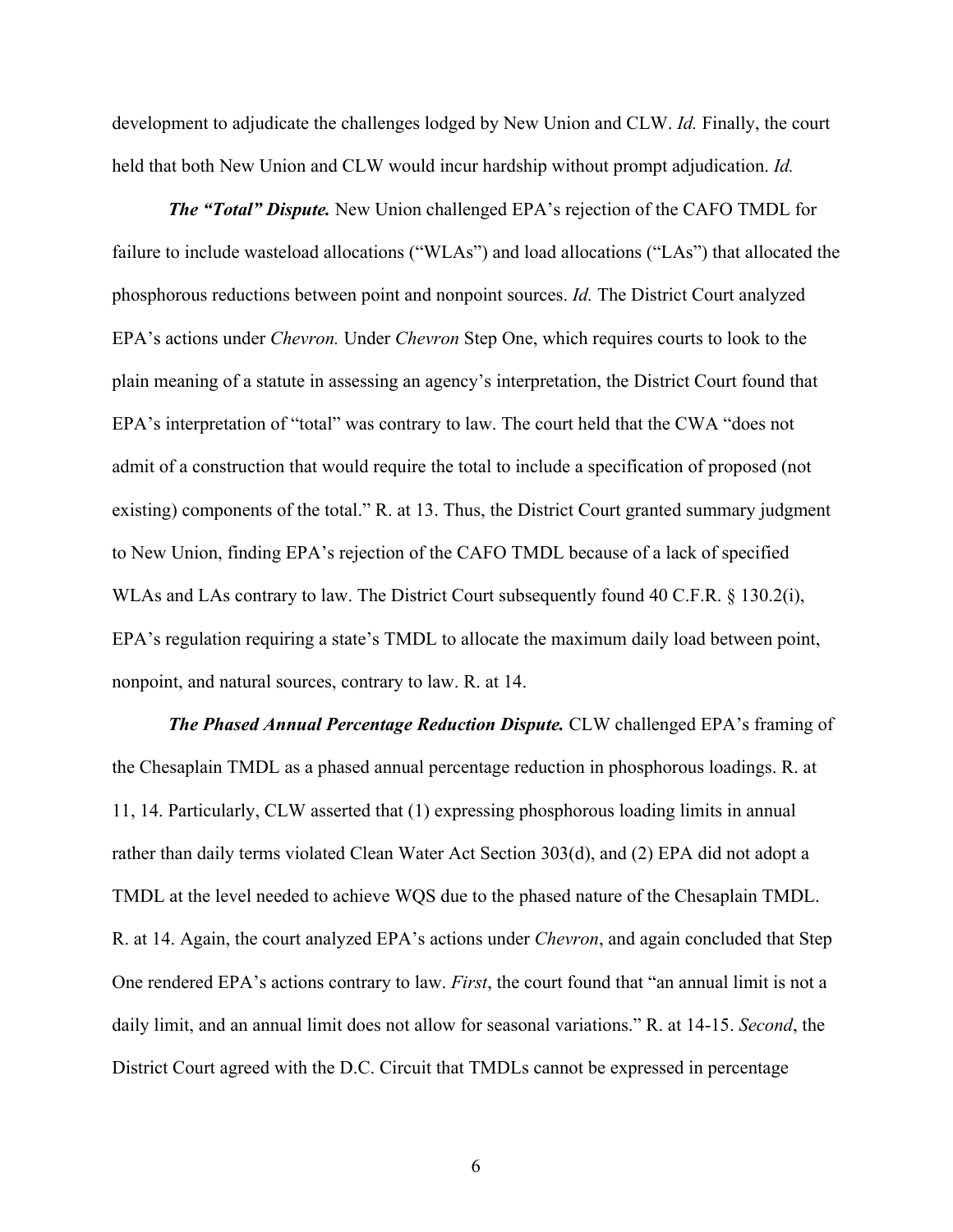reductions. R. at 15 (citing *NRDC v. EPA*, 301 F. Supp. 3d 133 (D.D.C. 2018)). Thus, the District Court granted summary judgment to CLW regarding its framing challenge to the Chesaplain TMDL. R. at 15.

*The "Reasonable Assurance" Dispute***.** CLW asserts that EPA cannot take credit for nonpoint source BMP reductions because "there must be a 'reasonable assurance' that the reductions will in fact be achieved." *Id.* CLW argued that New Union has taken no concrete steps to require BMP implementation. R. at 16. The court agreed with CLW but held that because EPA never adopted the "reasonable assurance" standard as a rule, EPA was not bound by the standard. *Id.* The District Court also noted that the Chesaplain TMDL solely provided guidance for New Union to ultimately implement the TMDL. *Id.* Thus, the District Court granted summary judgment to EPA. *Id.*

*Issues on Appeal.* All parties appealed from the District Court's Order. In sum, the District Court found the issues ripe for review, granted summary judgment to CLW on the "total" and phased annual percentage reduction disputes, and granted summary judgment to EPA on the "reasonable assurance" dispute.

#### **STANDARD OF REVIEW**

This Court must review a ripeness issue within a subject-matter jurisdiction determination under a *de novo* standard. *See Nat'l Org. for Marriage, Inc. v. Walsh*, 714 F.3d 682, 687 (2d Cir. 2013). The TMDL issues on which the District Court granted summary judgment should also be reviewed *de novo*, applying the deference standard established by *Chevron* because CLW and New Union's TMDL challenges are based on statutory construction. *See Del. Dep't of Nat. Res. v. U.S. Army Corp of Eng'rs*, 685 F.3d 259, 269 (3d. Cir. 2012). This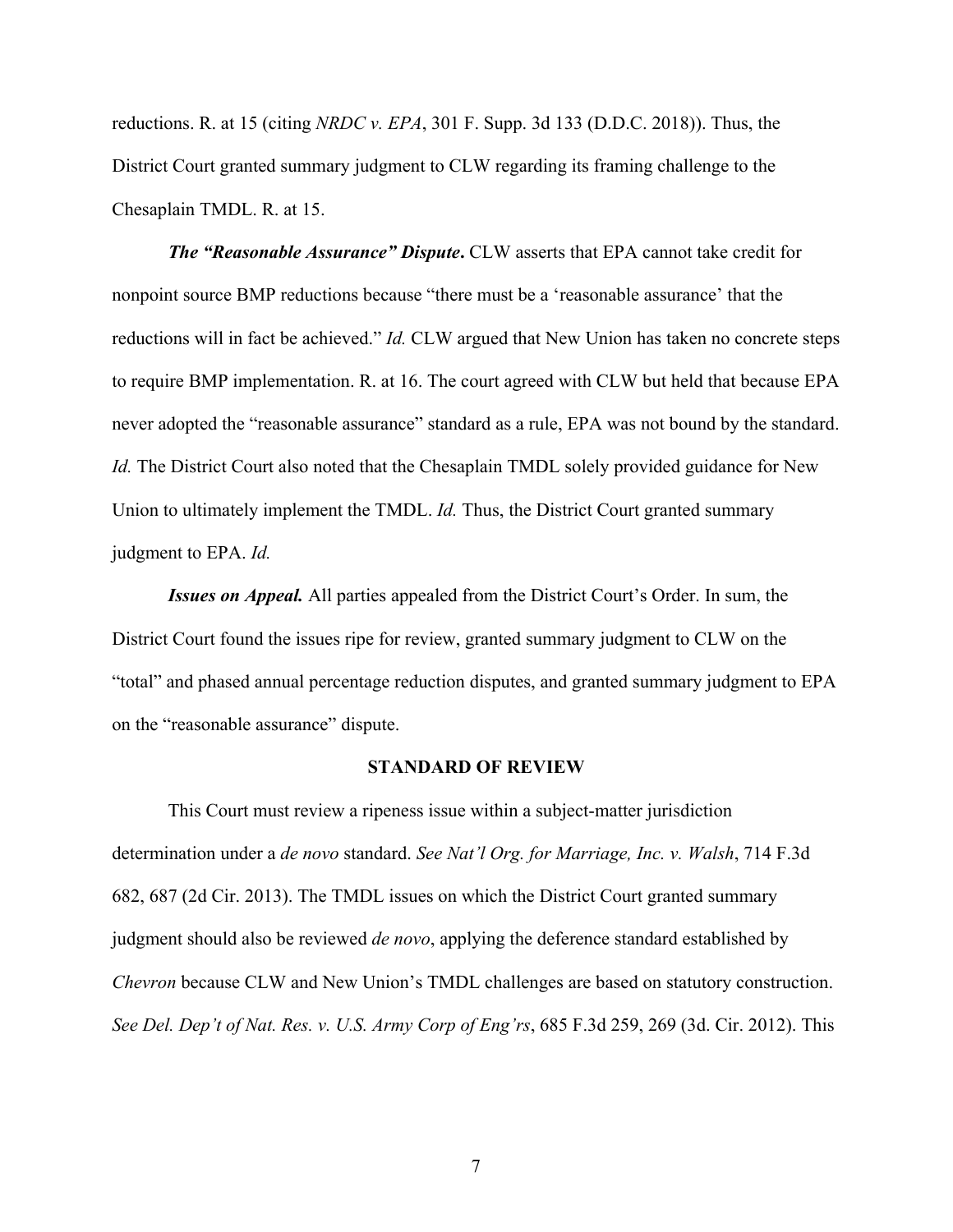Court must then review the agency's "reasonable assurance" determination under the arbitrary and capricious standard. *See United States v. Bean*, 537 U.S. 71, 77 (2002).

#### **SUMMARY OF THE ARGUMENT**

The District Court incorrectly held that: (1) New Union and CLW's claims were ripe for judicial review; (2) EPA's interpretation of "total" in TMDL violated Clean Water Act Section 303(d)(2); and (3) EPA's construction of the Chesaplain TMDL as a phased annual percentage reduction violated Clean Water Act Section 303(d)(2). The District Court, however, correctly held that EPA did not act arbitrary and capricious in adopting a credit for New Union's anticipated BMPs despite a lack of "reasonable assurance."

*First*, the claims brought by New Union and CLW are not ripe for judicial review. When addressing ripeness, courts first consider whether dismissal would cause hardship to the parties. Dismissing this case would cause no hardship to New Union or CLW because EPA cannot implement the Chesaplain TMDL, meaning EPA can impose no obligation or penalties to either party as a result of dismissal. Courts also address the fitness of the issues for judicial review, asking whether pending administrative action interferes with the issues presented and whether the court would benefit from additional factual development. Both factors cut against ripeness in this case because ongoing administrative action could except two main polluters from the Chesaplain TMDL, and New Union implementation would better allow this Court to consider the legal claims presented. While courts do also consider the finality of agency action (which is present here), the lack of hardship and lack of the issues' fitness for review mandates this Court dismiss the matter under the ripeness doctrine.

*Second*, EPA's interpretation of "total" in TMDL demands deference under the *Chevron* standard. At *Chevron* Step One, courts must ask whether the plain language of a statute expressly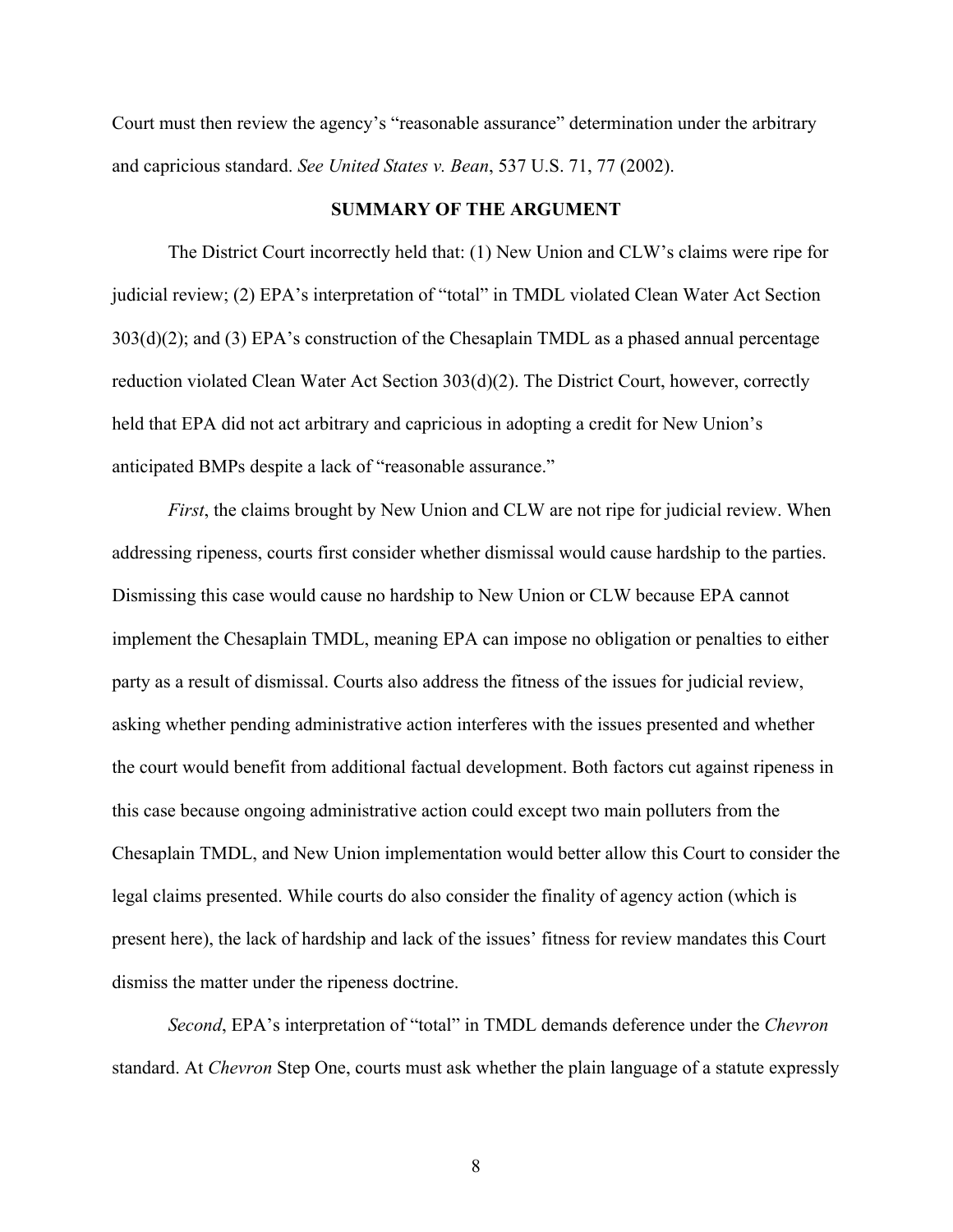forbids agency interpretation. Clean Water Act Section 303(d)(2) uses the term "total" but neither explains its meaning nor forecloses further agency development. Rather, the term is a proto-typical example of a word Congress expected the agency to flesh out. And at *Chevron* Step Two, which the District Court failed to consider, courts must ask whether the agency's interpretation was a reasonable construction of the statute. EPA interpreted "total" to include point and nonpoint source pollutants within a TMDL, which is a natural progression of the Clean Water Act to fill a void that would otherwise exist because TMDLs are only necessary once other point source controls failed.

*Third*, EPA's construction of the Chesaplain TMDL as a phased annual percentage reduction in phosphorous loading also demands deference under *Chevron*. Again, the District Court erred in failing to reach *Chevron* Step Two because the Clean Water Act does not explicitly foreclose EPA from framing the Chesaplain TMDL as a phased annual reduction scheme. Under Step Two, the Chesaplain TMDL's framework is a permissible construction of Clean Water Act Section 303(d) because the load reductions can be transformed into daily limits using simple arithmetic. Further, the Chesaplain TMDL promotes the goals and purposes of the Clean Water Act because annual framing is best suited to address unique properties.

*Fourth*, and finally, EPA did not act arbitrary and capricious because it need not require "reasonable assurance" before adopting a credit for New Union's proposed BMPs. While legislative rules bind administrative agencies, the "reasonable assurance" standard is an interpretive rule that does not bind EPA. Courts ask whether an administrative rule is binding on its face or in its effect when determining whether it is interpretative or legislative. The "reasonable assurance" standard is not binding in its effect because EPA cannot force New Union to adjust its implementation plan even if it finds a lack of "reasonable assurance."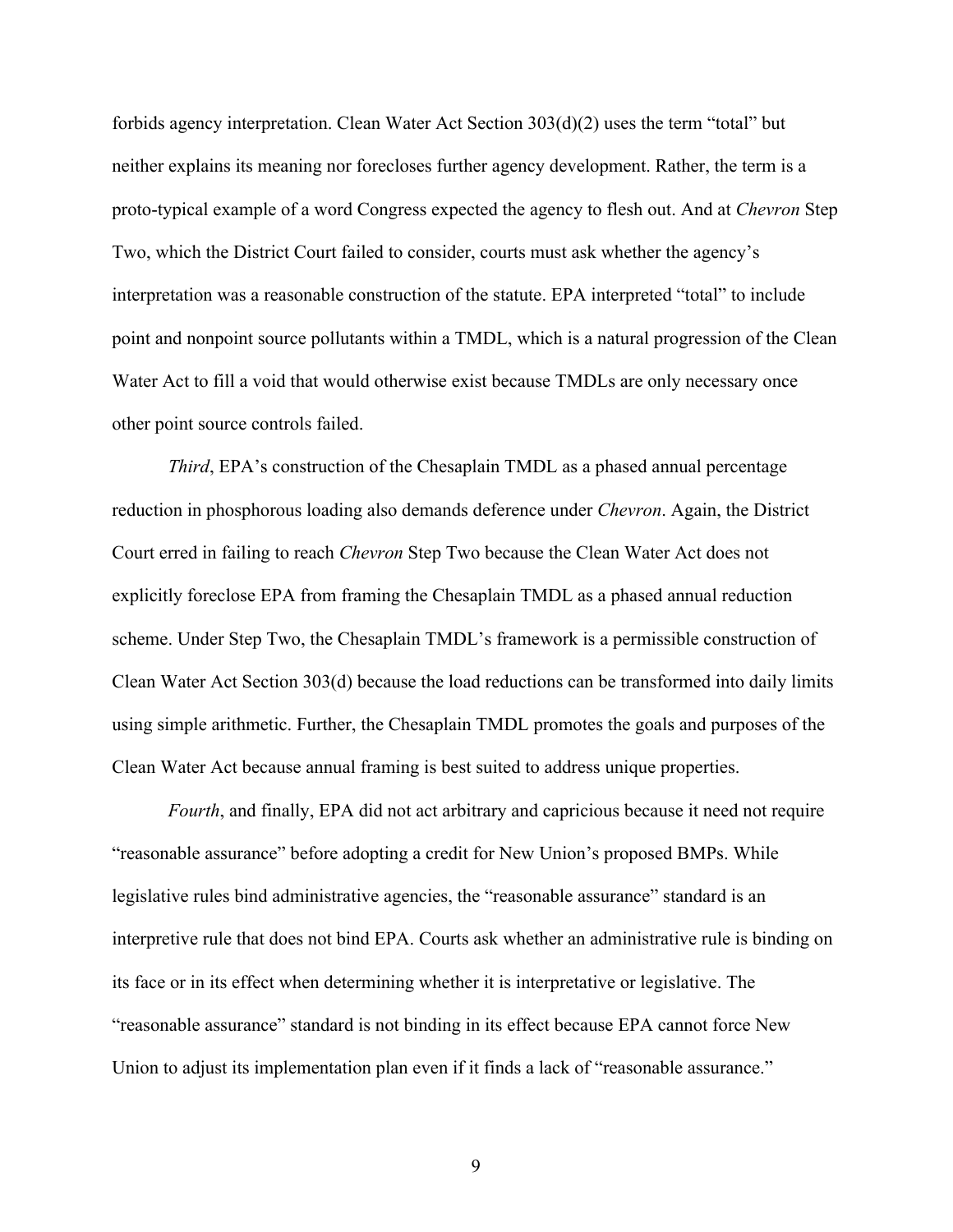Moreover, the binding nature of the "reasonable assurance" standard on its face is not determinative of its designation as interpretative or legislative. But even if this Court deems the "reasonable assurance" standard a legislative rule, EPA did not act arbitrary and capricious in the standard's application.

#### **ARGUMENT**

### **I. THIS COURT SHOULD NOT CONSIDER NEW UNION AND CLW'S CLAIMS BECAUSE THEY ARE NOT RIPE FOR JUDICIAL REVIEW.**

Ripeness requires that administrative action results in concrete effect. *Abbott Labs. v. Gardner*, 387 U.S. 136, 148-49 (1967). The ripeness doctrine prevents courts from deciding "abstract disagreements" better left for academics. *Id.*; *see* David Floren, *Pre-Enforcement Ripeness Doctrine: The Fitness of Hardship*, 80 Or. L. Rev. 1107, 1118 (2001) (defining abstract disagreements as "theoretical debates" stripped of facts). Courts generally analyze ripeness by looking to the degree of hardship parties will incur by a court refusing to a hear a case, and how fit the issues are for judicial review. *Abbott Labs.*, 387 U.S. at 149. When analyzing the fitness of issues for judicial review, courts consult whether judicial intervention would inappropriately interfere with administrative action, and whether more factual development would help a court's resolution of the issues. *Ohio Forestry Ass'n, Inc. v. Sierra Club*, 523 U.S. 726, 733 (1998). Some courts also consider whether an issue concerns final agency action. *See, e.g.*, *Ciba-Geigy Corp. v. EPA*, 801 F.2d 430, 435 (D.C. Cir. 1986).<sup>1</sup>

The issues presented today are not ripe for this Court to review. *First*, EPA's actions have no effect on New Union or CLW because EPA's adoption of a TMDL cannot have impact

<sup>&</sup>lt;sup>1</sup> Note that EPA does not dispute that Appellees have standing, including injury-in-fact. Ripeness, however, is a separate inquiry. *See City of Arcadia v. EPA*, 265 F. Supp. 2d 1142, 1157 n.17 (N.D. Cal. 2003) ("Injury-in-fact is a concept that relates to the issue of standing, not ripeness.") (citing *Lujan v. Defs. of Wildlife*, 504 U.S. 555, 560-61 (1992)).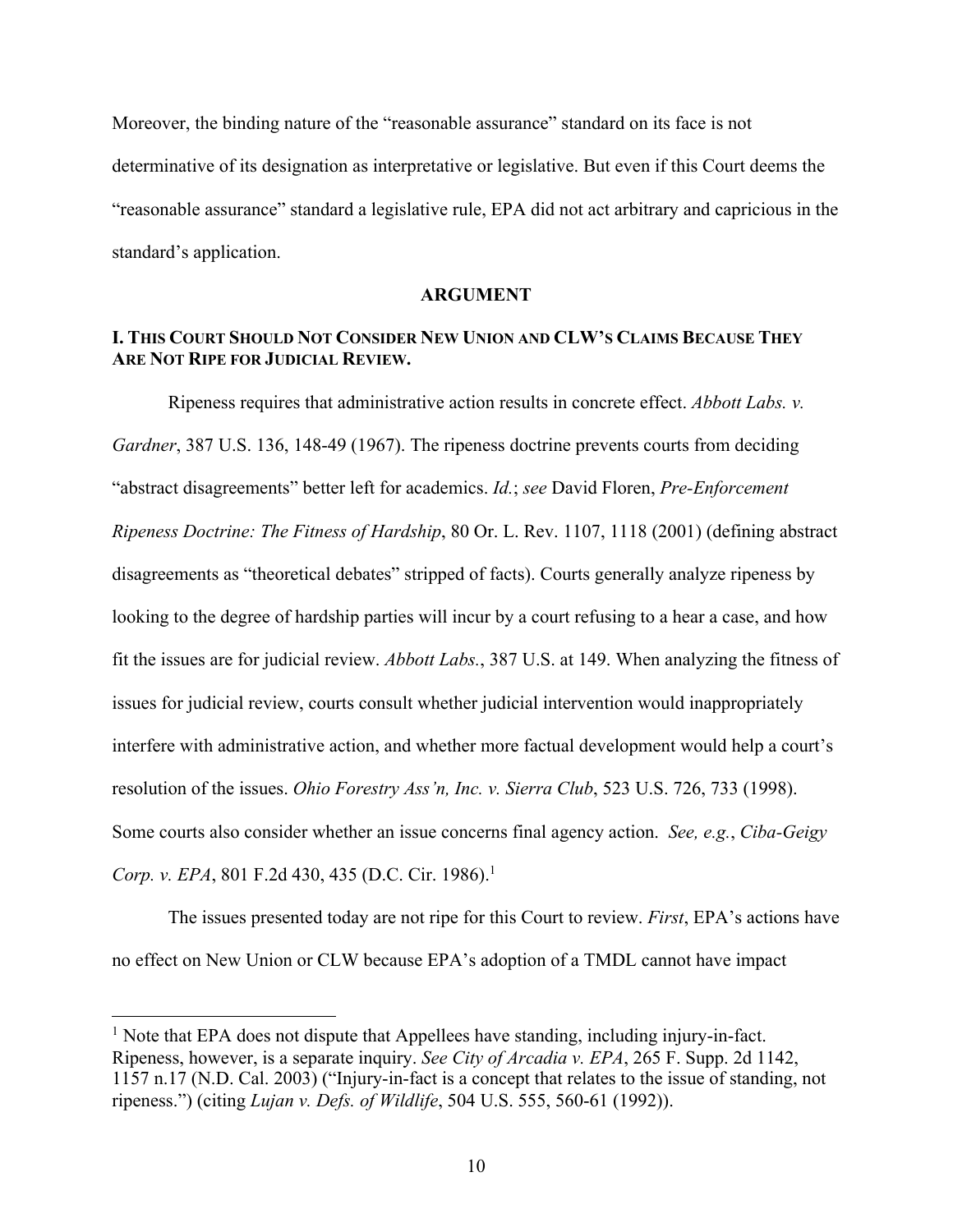without state implementation. And because New Union has not implemented the Chesaplain TMDL, this Court's dismissal would cause no hardship to either party. *Second*, the issues are not fit for judicial review because:

- 1. Judicial review interferes with pending administrative action since the slaughterhouse and STP seek an administrative hearing for a compliance exception;
- 2. Dismissal allows further factual development for this Court to better consider the matters at hand; and
- 3. Final agency action does not outweigh administrative interference and the need for further factual development.

## **A. Delayed Review Would Cause No Hardship to New Union and CLW Because EPA Cannot Implement the TMDL.**

Hardship exists when a party must decide between regulatory compliance or penalty.

*Food & Water Watch v. EPA*, 5 F. Supp. 3d 62, 80 (D.D.C. 2013) (citing *NRDC v. EPA*, 859 F.2d 156, 166 (D.C. Cir. 1998)). But ripeness requires more than a showing of "hardship" due to regulatory uncertainty or costs associated with future regulatory actions. *Food & Water Watch*, 5 F. Supp. 3d at 80. Here, New Union and CLW cannot claim hardship when the Chesaplain TMDL imposes neither a legally binding obligation nor penalties for non-compliance.

The CWA provides EPA with supervisory powers regarding water quality management but makes clear that EPA cannot ultimately implement a TMDL. EPA, in illustration, can supersede certain water standards proposed by the states. *See, e.g.*, CWA § 303(b)(1), 33 U.S.C. § 1313(b)(1) (WQS); CWA § 303(b)(2), 33 U.S.C. § 1313(b)(2) (revised or new WQS); CWA § 303(d)(2), 33 U.S.C. § 1313(d)(2) (TMDLs). But once EPA accepts or establishes a TMDL, the CWA leaves implementation up to New Union through the continuing planning process ("CPP"). The CPP provision—CWA § 303(e), 33 U.S.C. § 1313(e)—only gives EPA the power to assess New Union's CPP but not implement its own. The delegation of implementation to the states coincides with the wider idea of cooperative federalism, which mandates states serve as the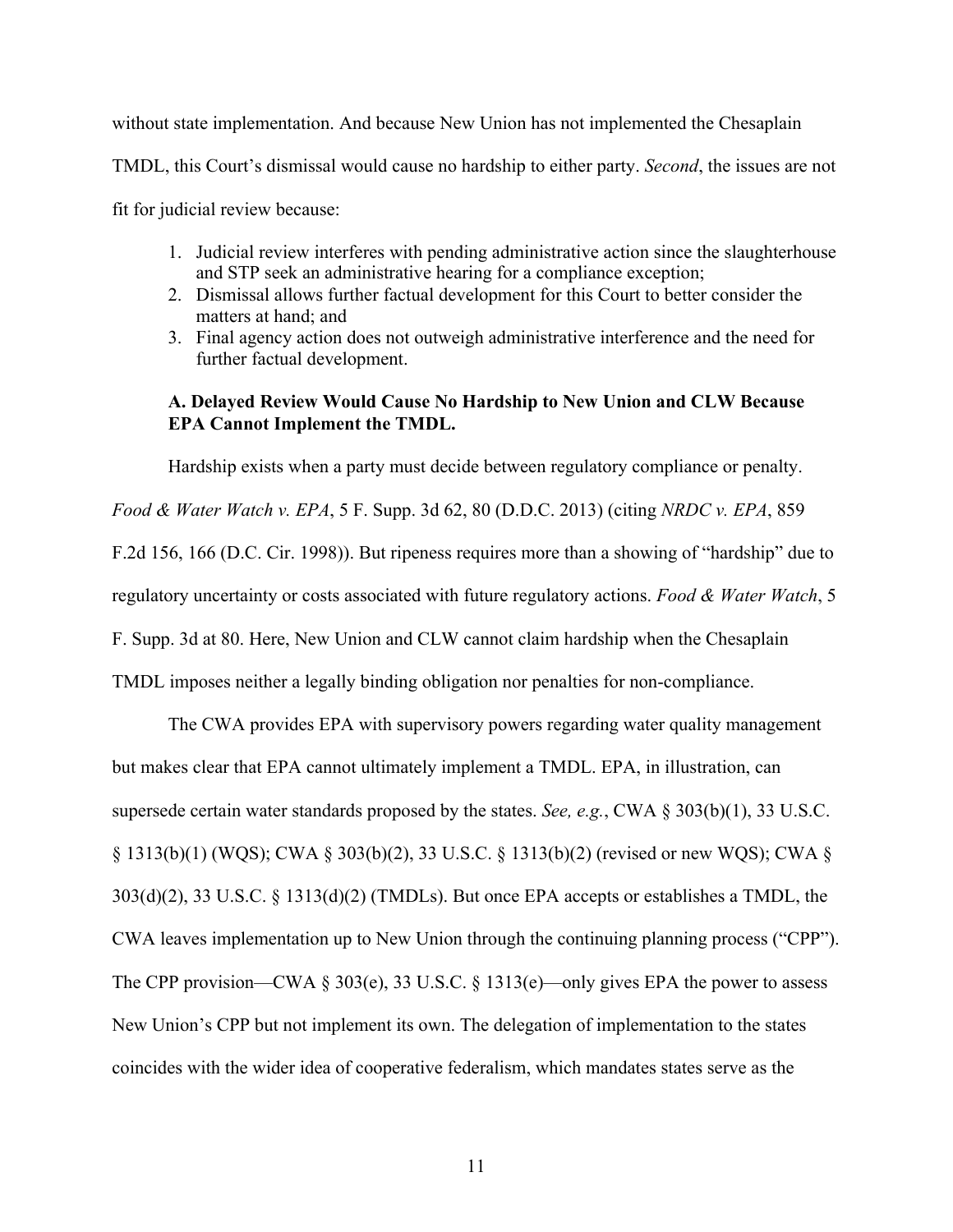acting party with EPA as supervisor. *Cf.* 40 C.F.R. § 131.4(a) (describing states as the "*establishing*" party) (emphasis added), 40 C.F.R. § 131.5(a) (describing EPA as the "*reviewing*" party) (emphasis added).

Other courts find that TMDLs are not ripe for review until state implementation. *See Mo. Soybean Ass'n v. EPA*, 289 F.3d 509, 513 (8th Cir. 2002) (finding a suit regarding an EPA TMDL not ripe until actually "developed and *implemented*") (emphasis added); *Food & Water Watch*, 5 F. Supp. 3d at 80 (finding a dispute about a TMDL not ripe because no hardship exists as an EPA TMDL "impose[s] no legal obligation on the plaintiffs—or any other actor for that matter"); *City of Arcadia*, 265 F. Supp. 2d at 1156-57 (rejecting ripeness because a TMDL does not "impose any obligations"); *San Joaquin River Grp. Auth. v. EPA*, No. 2:11-CV-03243-JAM-KJN, 2012 WL 7809066, at \*1 (E.D. Cal. May 29, 2012) (questioning, and rejecting, ripeness because "the State will choose 'both *if* and *how'*" it will implement the TMDL) (emphasis added) (quoting *Pronsolino v. Nastri*, 291 F.3d 1123, 1126-27 (9th Cir. 2002)).

The other federal court decisions reflect the Supreme Court's cautiousness against advisory opinions that rule on issues not actually ripe for adjudication. *See Flast v. Cohen*, 392 U.S. 83, 96 (1968) ("[F]ederal courts will not give advisory opinions.") (internal quotation marks and citation omitted). The District Court violated that principle. As stated by the Eight Circuit which held that until a TMDL was "implemented" it was not ripe—the mere possibility that a state might implement EPA's TMDL "highlights the speculative nature of any future regulation." *Mo. Soybean Ass'n*, 289 F.3d at 513. Here, EPA's TMDL is purely "speculative" until this Court can see how New Union conducts implementation. In sum, until New Union takes this matter from an academic exercise to reality, this Court should find the matter not ripe because neither party will incur hardship as a result of dismissal.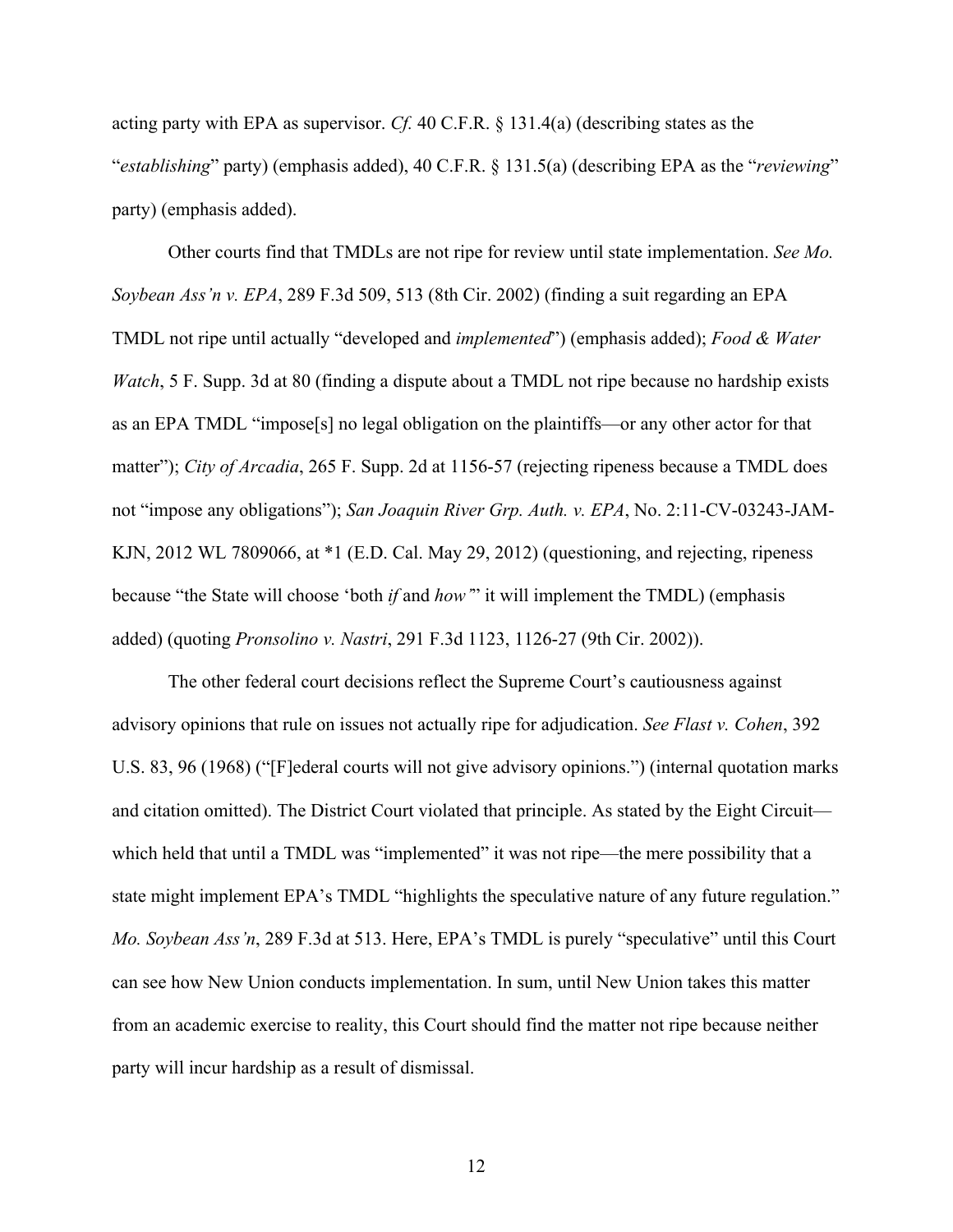#### **B. Issues Regarding the Chesaplain TMDL Are Not Fit for Judicial Review.**

An issue's judicial fitness turns on whether a decision from this Court would interfere with ongoing administrative action or interrupt needed factual development. *Ohio Forestry Ass'n*, 523 U.S. at 733. And in the context of an administrative agency, courts also assess whether final agency action exists under the APA. *See* 5 U.S.C. § 704 (providing that "final agency action" is "subject to judicial review"); *see also Bravos v. Green*, 306 F. Supp. 2d 48, 55 (D.D.C. 2004) (analyzing final agency action in a ripeness dispute). While final agency action exists here under the APA, the issues are nonetheless not ripe for judicial review due to intervening administrative hearings and a need for further factual development.

*First*, pending administrative action makes the Chesaplain TMDL dependent on future events, requiring this Court to abstain from decision as a matter of judicial economy. Two main Lake Chesaplain polluters—the STP and slaughterhouse—both "sought administrative hearings on [the TMDL's potential requirements] based on the cost of compliance." R. at 10. If the administrative judge ultimately excepts both polluters from compliance with the Chesaplain TMDL, the TMDL will need immediate and severe modification. Until this Court knows the Chesaplain TMDL could be implemented against those two polluters, a decision from this Court would be premature.

In *City of Arcadia*, a district court held under similar circumstances that pending administrative action made a TMDL dispute not ripe for adjudication. 265 F. Supp. 2d at 1142. In that case, a California city sued EPA regarding a TMDL notwithstanding a pending state board decision concerning the TMDL's abolishment. *Id.* at 1158-59. Under those circumstances, the court held that "it is certainly possible that the State Board will approve additional regulations that alleviate much of the burden on Plaintiffs." *Id.* at 1160. Just the same, this Court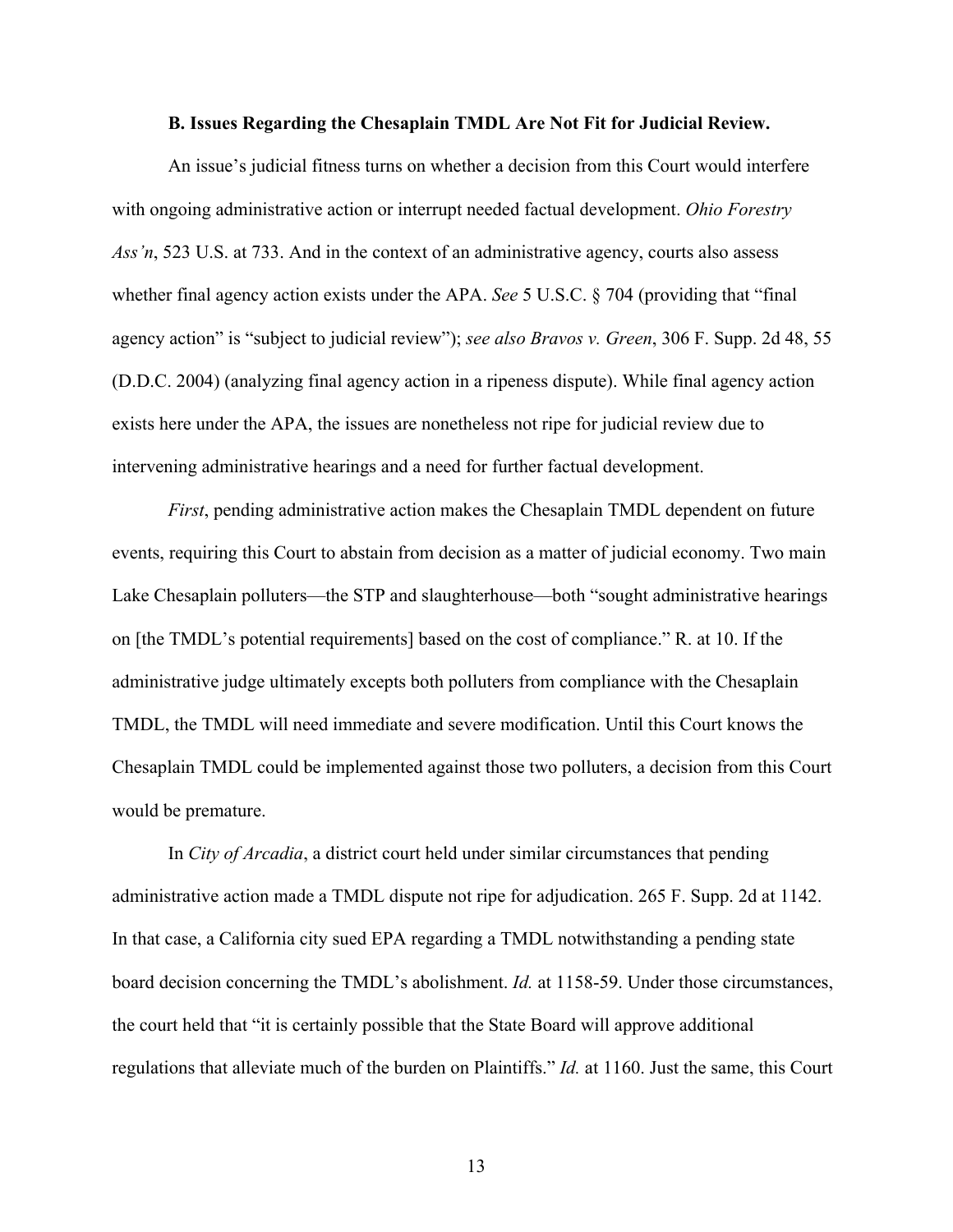considers a TMDL that might look completely different in a matter of months because the pending administrative hearings could render the Chesaplain TMDL null and void.

*Second*, further factual development will help this Court resolve the dispute. This Court must consider whether it will "benefit from further factual development of the issues presented." *Ohio Forestry Ass'n,* 523 U.S. at 733. Allowing for sufficient factual development "significantly advance[s] our ability to deal with the legal issues presented . . . ." *Duke Power Co. v. Carolina Env't Study Grp., Inc.*, 438 U.S. 59, 82 (1978). The Supreme Court in fact held that factual development can be necessary even when a court considers a purely legal issue. *See Nat'l Park Hosp. Ass'n v. Dep't of Interior*, 538 U.S. 803, 812 (2003) (stating that while the Plaintiff brought a facial challenge to a regulation the claim rested on "specific characteristics" of the issue to support their position).

This Court should wait until New Union implements the Chesaplain TMDL because the claims presented in this case relate in part to successful implementation. In illustration, the second issue—the interpretation of "total" in TMDL to include point and nonpoint source polluters—must be analyzed under *Chevron*. <sup>2</sup> *Chevron* Step Two, in turn, requires some consideration into the policy and purpose of the underlying statute in deciding whether an agency's interpretation is reasonable. *See, e.g.*, *Am. Farm Bureau Fed'n v. EPA,* 792 F.3d 281, 307 (3d Cir. 2015). How can this Court analyze whether an agency's interpretation is reasonable as applied to the purpose of the CWA without seeing whether its implementation works? It cannot. Holding otherwise incentivizes states to handicap courts by refusing to apply agency's interpretations in good faith.

<sup>2</sup> *See infra* p. 16 and note 4.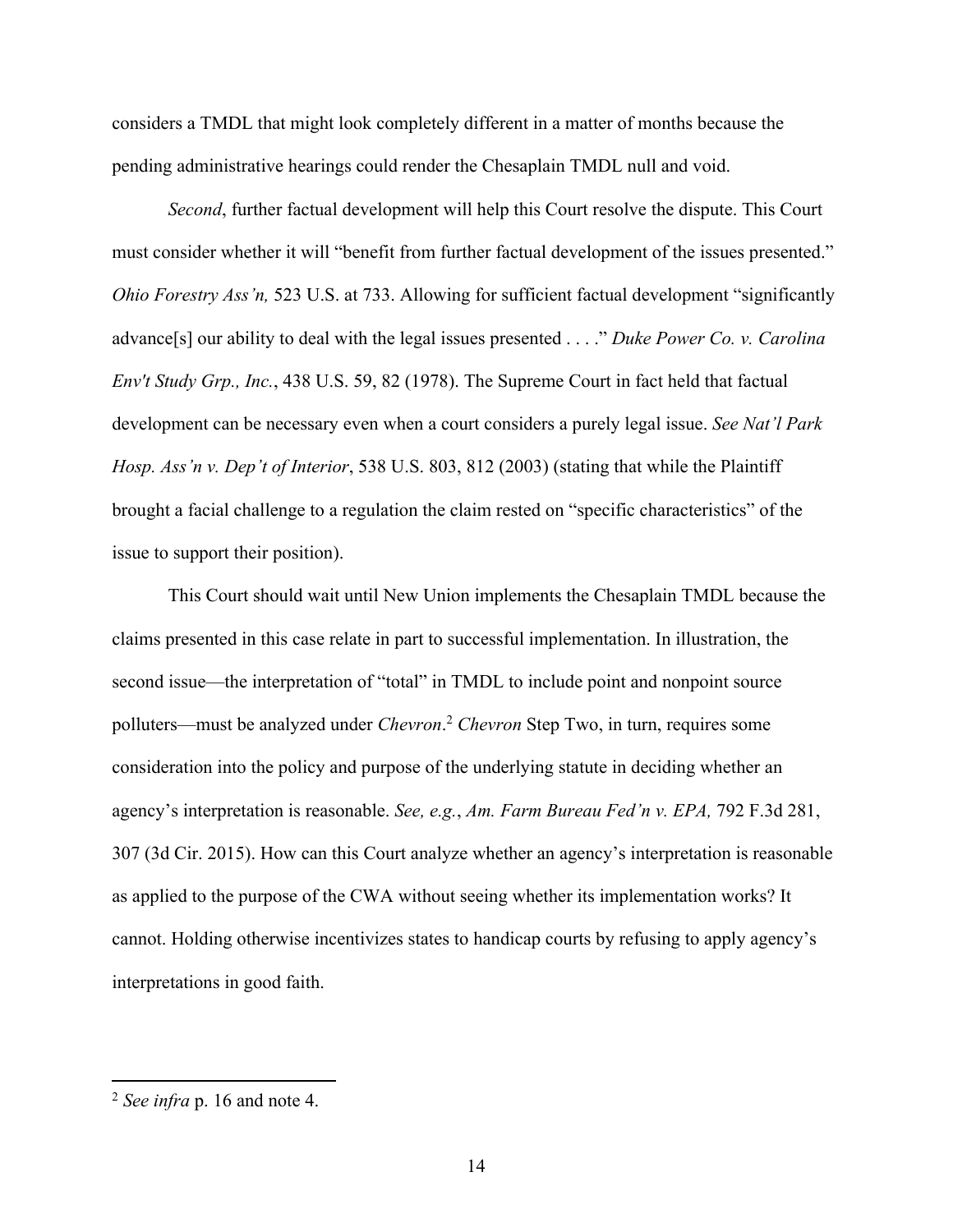*Third*, and finally, the fact that EPA promulgated a final agency action does not *necessarily* render this case ripe. Courts do consider whether an agency action is "final" within purview of 5 U.S.C. § 704. *See, e.g.*, *Bravos*, 306 F. Supp. 2d at 55. Final agency action, however, is not determinative of ripeness. *See Nat'l Park Hosp. Ass'n*, 538 U.S. at 812 (stating although there was final agency action, "further factual development" would advance understanding the legal issues presented). In fact, then-Chief Judge Wald for the D.C. Circuit even commented that "[t]his finality requirement is generally viewed as separate from ripeness doctrine because it is based on the language of APA section 704 . . . ." Patricia M. Wald, *Judicial Review in Midpassage: The Uneasy Partnership Between Courts and Agencies Plays On*, 32 Tulsa L.J. 221, 252 (1996). In sum, final agency action does not outweigh the lack of hardship, the presence of intervening administrative hearings, and the need for further factual

development. Thus, this Court should find the issues not ripe for judicial review.

### **II.** *CHEVRON* **REQUIRES THIS COURT DEFER TO EPA'S INTERPRETATION THAT "TOTAL" IN "TOTAL MAXIMUM DAILY LOAD" INCLUDES POINT & NONPOINT SOURCE POLLUTION.**

The District Court's rejection of EPA's definition of "total" cuts against precedent and notions of administrative deference. At bottom, the issue is whether EPA's definition of "total" in 40 C.F.R. § 130.2(i), which defines "total" in TMDL as allocations of point and nonpoint source pollutants, stands under judicial scrutiny. <sup>3</sup> This Court, in review, must apply *Chevron* to the appellee's as-applied administrative challenge. *See* 5 U.S.C. § 704 (allowing as-applied challenges); *Dunn-McCampbell Royalty Int., Inc. v. Nat'l Park Serv.*, 112 F.3d 1283, 1287 (5th

<sup>3</sup> Note that the technical definition of TMDL uses "LAs" and "WLAs." *See* 40 CFR § 130.2(i). The regulations in turn define LA and WLAs as pollution allocated to nonpoint and point sources, respectively. *See* 40 CFR § 130.2(g) (LA definition); 40 CFR § 130.2(h) (WLA definition). For clarity, in place of LAs and WLAs, this Brief instead uses the terms point and nonpoint sources pollution in reference to allocations made in the Chesaplain TMDL.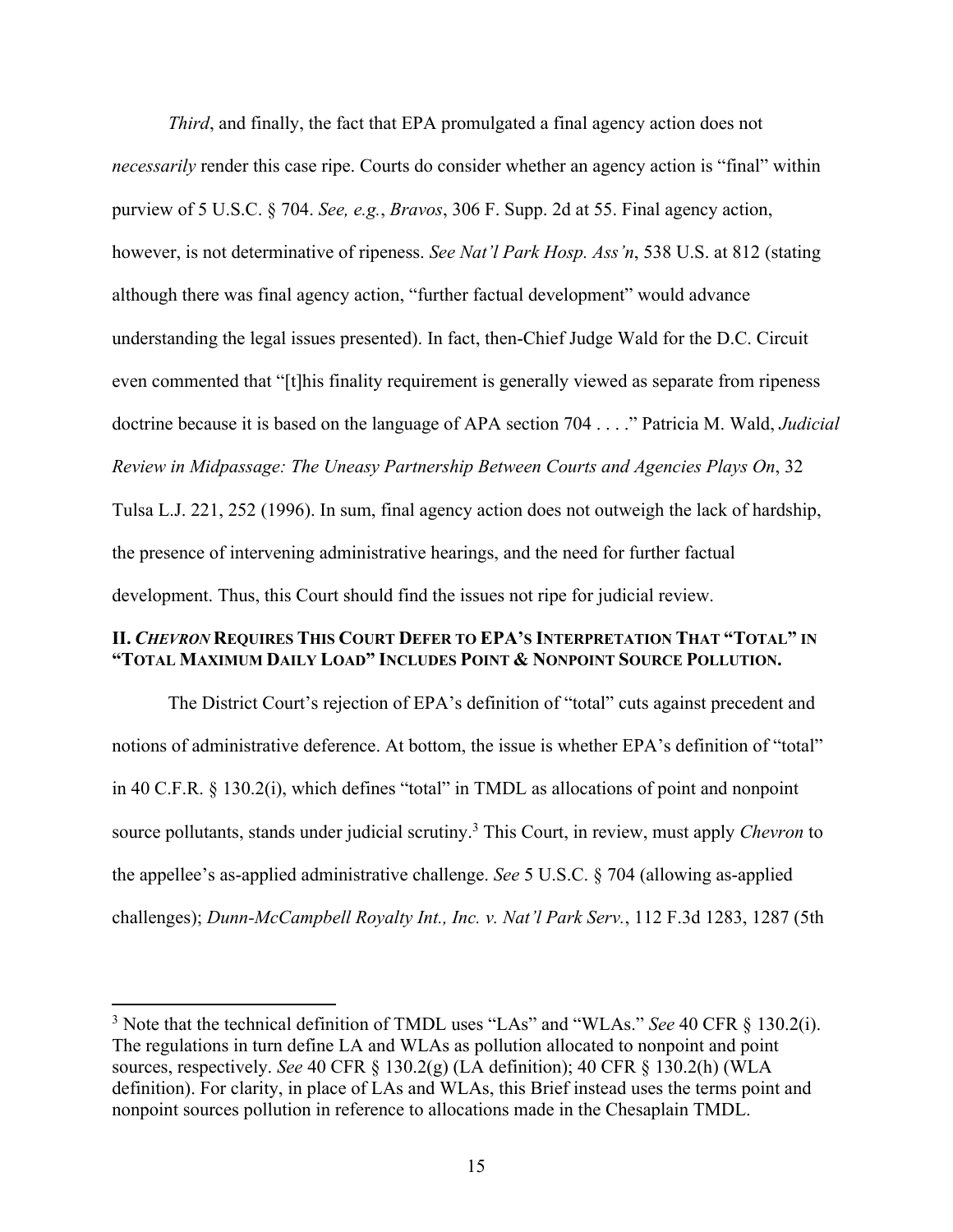Cir. 1997) (explaining that long time periods do not bar suit to an as-applied challenge). But this Court, too, must understand the context of the issue—New Union objects to a TMDL that New Union itself proposed and only reneged on account of intensive lobbying from impacted polluters. *See* R. at 10 (explaining how New Union rejected its own TMDL and "adopted the Hog CAFO's position").

But aside from New Union's own hypocrisy, this Court must apply *Chevron* when deciding whether EPA appropriately defined "total" in its definition of TMDL.<sup>4</sup> Because *Chevron* applies, this Court must first analyze the regulation under *Chevron* Step One. Step One requires this Court ask whether Congress explicitly defined "total" in TMDL, or foreclosed EPA from further defining that term. *See Chevron U.S.A. Inc. v. NRDC*, 467 U.S. 837, 842-43 (1984). If this Court finds that Congress ambiguously defined "total" and left room for EPA interpretation, *Chevron* Step Two applies. *Chevron* Step Two requires this Court ask whether EPA's interpretation of TMDL is reasonable. *Id.* This Court should find that Congress expected EPA to further explain the meaning of "total" and that EPA's interpretation is entirely consistent with the CWA.<sup>5</sup>

<sup>&</sup>lt;sup>4</sup> *Chevron* deference applies when "it appears that Congress delegated authority to the agency generally to make rules carrying the force of law, and that the agency interpretation claiming deference was promulgated in the exercise of that authority." *United States v. Mead Corp.*, 533 U.S. 218, 226–27 (2001). *First*, Congress expressly gave EPA the responsibility to administer the CWA. *See* CWA § 101(d), 33 U.S.C. § 1251(d). *Second*, EPA passed the regulation here concerning the definition of TMDL through final agency action. R. at 10. *Chevron* therefore applies. *Accord Am. Farm Bureau Fed'n*, 792 F.3d at 296-97 (applying *Chevron* to the same issue to the same regulation at question).

<sup>&</sup>lt;sup>5</sup> Giving deference to EPA regarding its TMDL regulations will also maintain consistency with other federal courts. *See, e.g.*, *Am. Farm Bureau*, 792 F.3d at 285-86 (stating that "many circuit and district courts have defined TMDLs to accord with EPA's regulation") (citing *Upper Blackstone Water Pollution Abatement Dist. v. EPA,* 690 F.3d 9, 14 n.8 (1st Cir. 2012); *Thomas v. Jackson,* 581 F.3d 658, 662 (8th Cir. 2009); *Friends of Earth v. EPA,* 333 F.3d 184, 186 n.5 (D.C. Cir. 2003); *Sierra Club v. Meiburg,* 296 F.3d 1021, 1025 (11th Cir. 2002); *Hayes v.*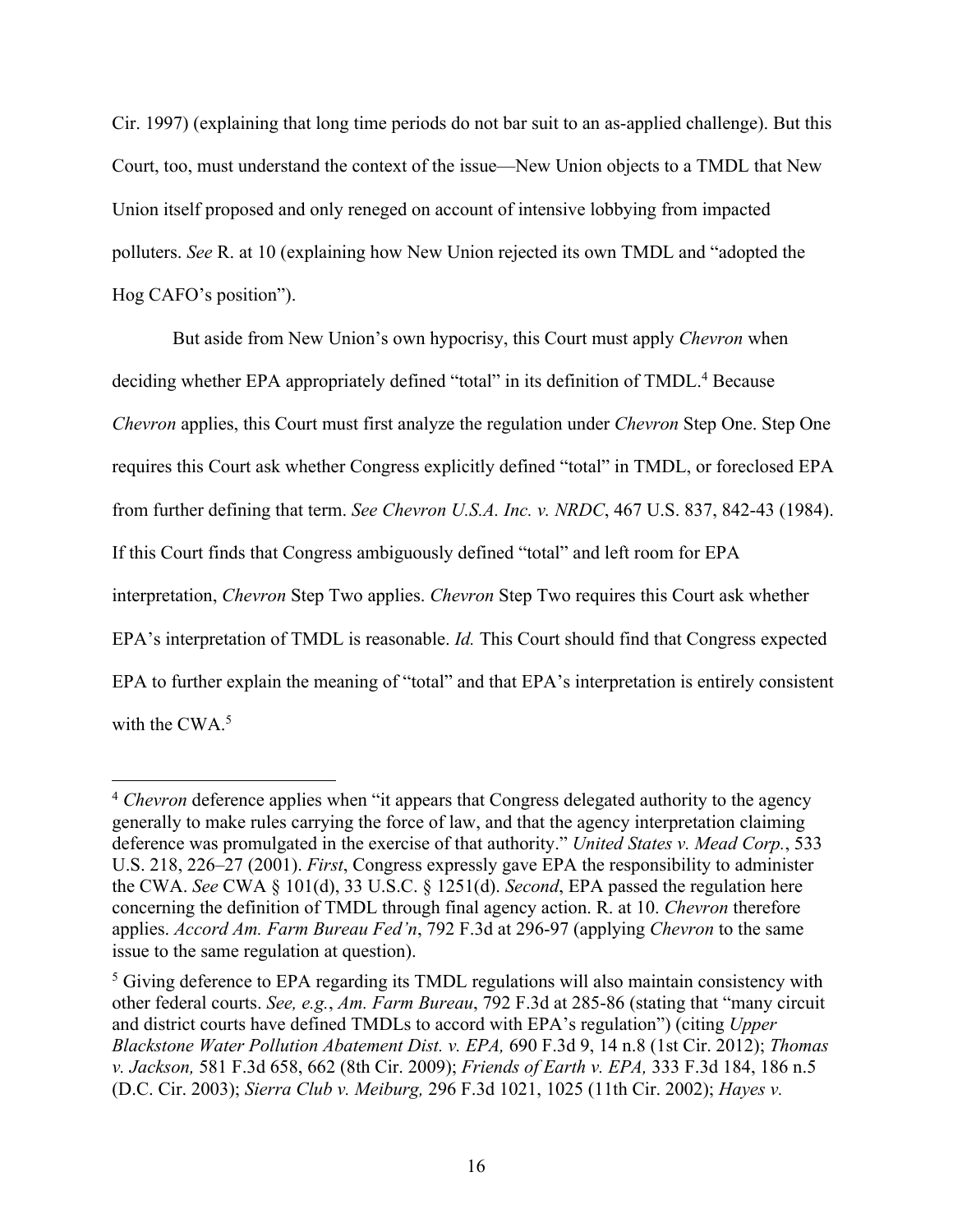### **A. The Clean Water Act Does Not Foreclose EPA's Interpretation of "Total" Under**  *Chevron* **Step One.**

Congress has not spoken to the issue at question. In a *Chevron* Step One analysis, this Court must ask whether the language of the CWA foreclosed agency interpretation*. Chevron*, 467 U.S. at 842-43. Courts must in turn analyze the plain language and basic purposes of the CWA when asking whether Congress foreclosed agency interpretation. *See City of Arlington v. FCC*, 569 U.S. 290, 296 (2013) ("Congress knows to speak in plain terms when it wishes to circumscribe, and in capacious terms when it wishes to enlarge, agency discretion."). Regarding EPA's definition of TMDLs, Congress expected EPA to promulgate regulations smoothing out the rough edges of the CWA.

*First*, Congress expected EPA to further define the parameters of the CWA. The CWA expressly gives EPA the right to promulgate regulations as needed to carry out the purposes of the CWA. *See* CWA § 501(a), 33 U.S.C. § 1361(a). Congress explained that the purpose of the CWA is to "restore and maintain the chemical, physical, and biological integrity of the Nation's waters." CWA § 101(a), 33 U.S.C. § 1251(a). EPA carries out that charge. In fact, unless "expressly provided" otherwise, Congress mandated EPA to "*administer* [the CWA]." CWA § 101(d), 12 U.S.C. § 1251(d) (emphasis added). In other words, the CWA is a proto-typical example of Congress laying out guideposts, and an administrative agency defining what everything actually means. *See generally Smiley v. Citibank (S.D.), N.A.*, 517 U.S. 735, 740–41 (1996) (stating *Chevron* reflects the "presumption that Congress, when it left ambiguity in a statute meant for implementation by an agency, understood that the ambiguity would be resolved, first and foremost, by the agency").

*Whitman,* 264 F.3d 1017, 1021 n.2 (10th Cir. 2001); *Dioxin/Organochlorine Ctr. v. Clarke,* 57 F.3d 1517, 1520 (9th Cir. 1995)).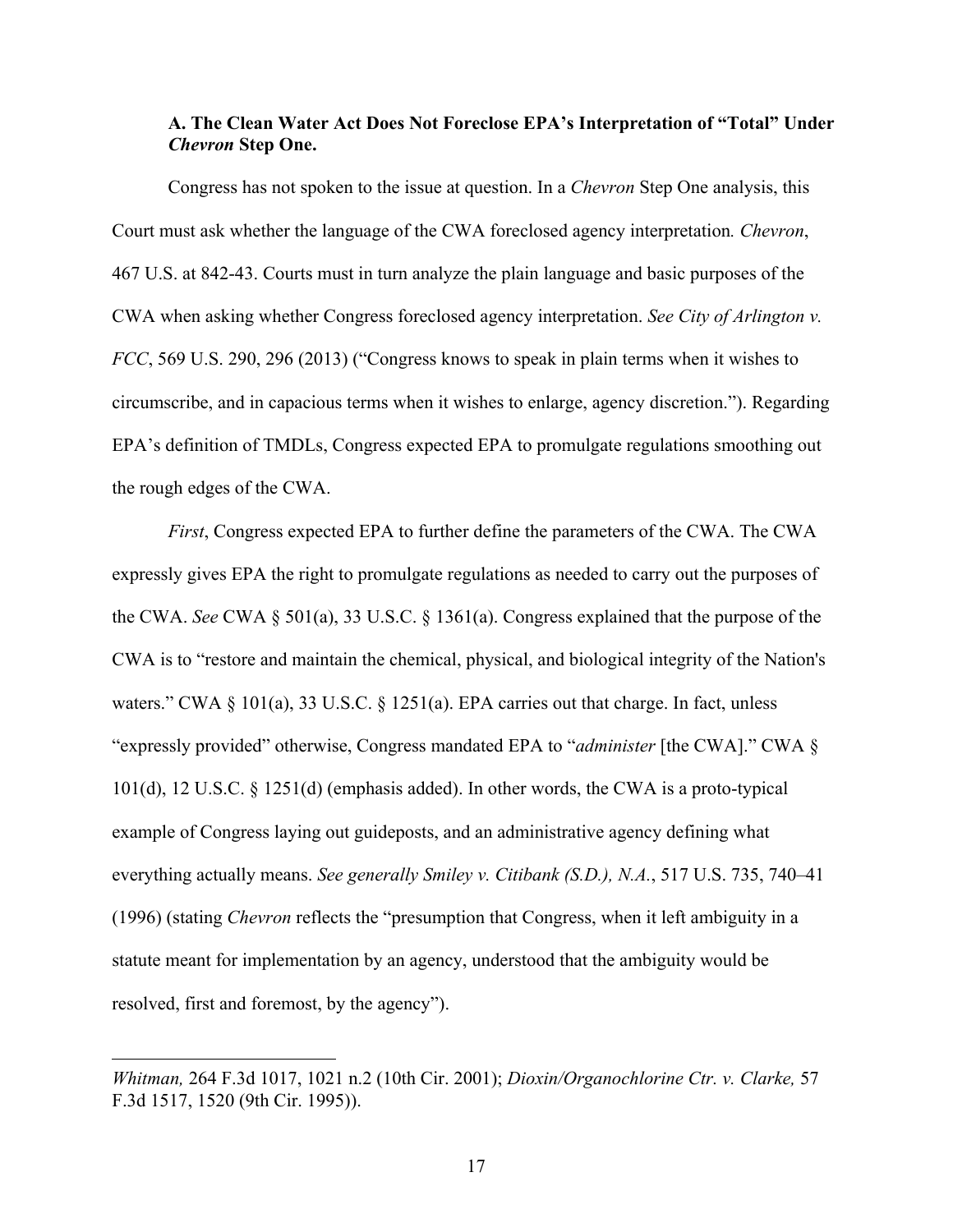*Second*, the District Court's interpretation of the "plain language" of the CWA does violence to its purposeful ambiguity. The District Court cursorily held that "Congress meant total when it said total," and that "total" would not require any specification of "components of the total." R. at 13. But the District Court's circular reasoning that "total means total" conflicts with the Supreme Court's statements that administrative agencies must ultimately interpret legislation passed by Congress. *See Nat'l Cable & Telecomms. Ass'n v. Brand X Internet Servs.*, 545 U.S. 967, 983 (2005) (stating that agencies are "the authoritative interpreter" of relevant statutes). And here, the context of "total" shows how Congress expected EPA to further define the term in its duty as "authoritative interpreter."

The statutory context of "total" proves its ambiguity. Nothing in the CWA explains how "total" relates to "total maximum daily load," and without EPA's interpretation, "total" would be surplusage due to the lack of any definition elsewhere in the CWA. Addressing this exact issue, the Third Circuit held that "[a]pplying the canon against surplusage, a plausible understanding of 'total' is that it means the sum of constituent parts of the load." *Am. Farm Bureau Fed'n*, 792 F.3d at 297. And because the CWA does not define those constituent parts, and does not foreclose EPA definition, EPA rightly promulgated regulations to that effect.<sup>6</sup> The District Court correctly noted that EPA merely has supervisory powers over implementation, which is in contrast to the Clean Air Act ("CAA"). *Compare* CWA § 303(e), 33 U.S.C. § 1313(e) (limiting EPA implementation powers to that of supervision), *with* CAA § 110(c)(1), 42 U.S.C. §  $7410(c)(1)$  (allowing EPA implementation). But that comparison does not cut against EPA

<sup>&</sup>lt;sup>6</sup> Note the Third Circuit addressed a second reason why Congress would expect EPA to treat "total" as a term of art because other areas of environmental regulation use "total" as a modifier to a statutory scheme. *See Am. Farm Bureau*, 792 F.3d at 297-98 (explaining that in 33 U.S.C. §  $2238(d)(1)(C)(i)$ , EPA must consider the "total quantity of commerce" which in context requires "EPA to consider and express a complex mix of activities that affect its judgment").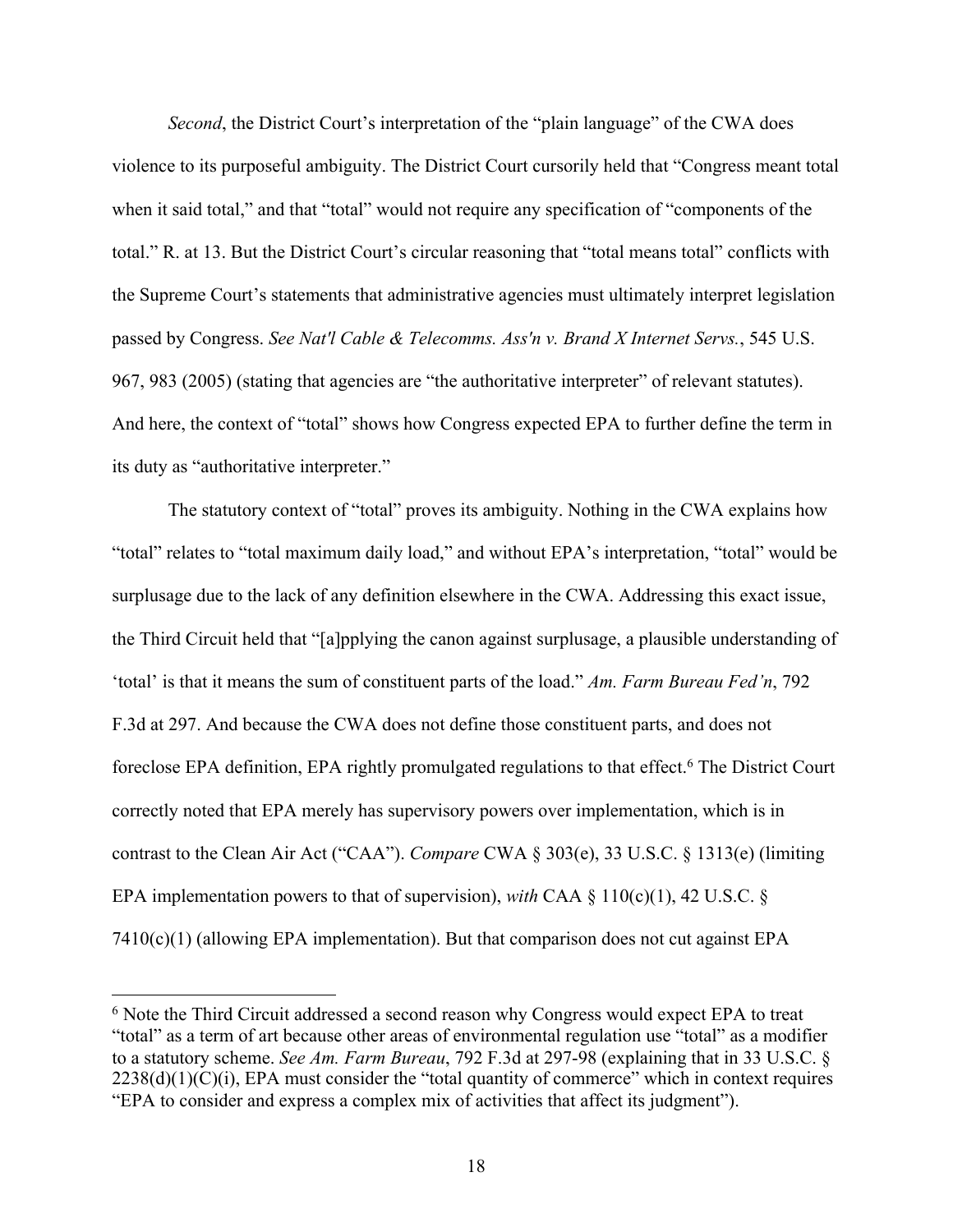interpreting "total" to include point and nonpoint source pollutants because that power stems from EPA's TMDL, not implementation, power. *See* CWA § 303(d)(2), 33 U.S.C. § 1313(d)(2).

*Third*, Congress explicitly adopted EPA's definition in later amendments to the CWA. After EPA promulgated its regulation defining "total" in TMDL, Congress added CWA § 303(d)(4), 33 U.S.C. § 1313(d)(4), which specifically refers to a "total maximum daily load or other waste load allocation." The Third Circuit in *American Farm Bureau Federation*, held that the new provision supports a "strong argument that Congress not only agreed to its definition of TMDL as the sum of load and waste load allocations, but also affirmatively incorporated the EPA's rule in an addition to the statute." 792 F.3d at 308; *see also* Michael M. Wenig, *How "Total" Are "Total Maximum Daily Loads"? —Legal Issues Regarding the Scope of Watershed-Based Pollution Control Under the Clean Water Act*, 12 Tul. Env't L.J. 87, 179 (1998)

("Congress impliedly accepted [the TMDL definition] in the 1987 Clean Water Act Amendments, which contain an express reference to 'waste load allocations' adopted under section 303(d)."). Thus, against the Appellee's argument that EPA's interpretation is "contrary to the plain meaning of the term 'total,'" Congress explicitly adopted by reference EPA's interpretation of "total" set forth in 40 C.F.R. § 130.2(i). And even more, the District Court's cursory note that EPA's definition "violat[es] the presumption against . . . regulatory [expansion]" cannot hold water if Congress adopted such interpretation. R. at 14 (citing *Util. Air Regul. Grp. v. EPA*, 573 U.S. 302 (2014)).

### **B. EPA's Interpretation of "Total" is a Permissible and Reasonable Construction of the Clean Water Act Under** *Chevron* **Step Two.**

*Chevron* Step Two requires this Court ask whether EPA made a reasonable interpretation of the CWA. *See Chevron*, 467 U.S. at 843. This Court can in turn consider the legislative history of the CWA to understand whether EPA's interpretation was reasonable. *See Coyomani-*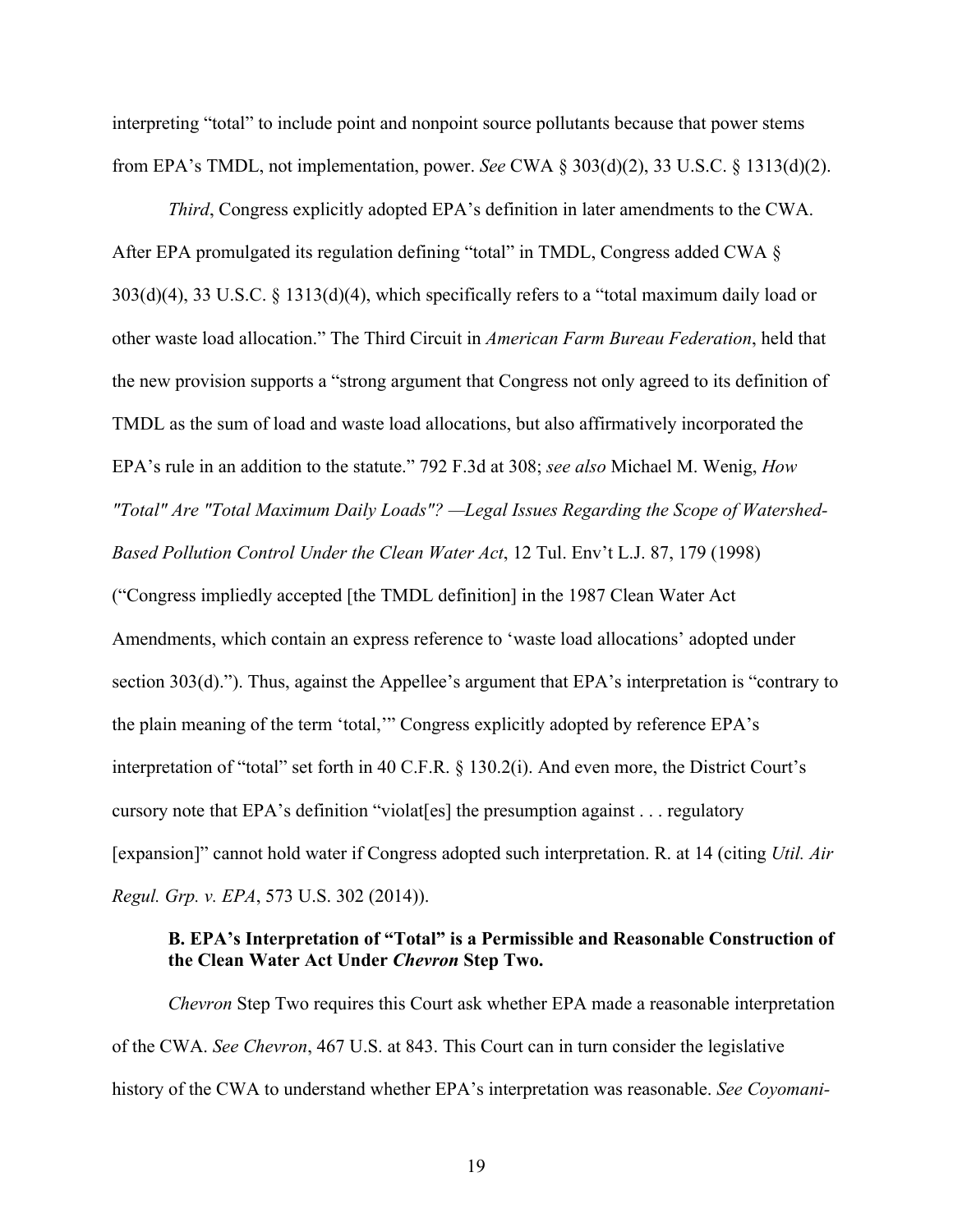*Cielo v. Holder*, 758 F.3d 908, 914 (7th Cir. 2014) (stating courts may look to legislative history during *Chevron* Step Two). The standard and deference given is high, prohibiting this Court from deciding against EPA unless its interpretation is manifestly contrary to the CWA. *See Chevron*, 467 U.S. at 843 n.11 (stating a "reasonable choice" is not necessarily one the court would make); *see also Mead*, 533 U.S. at 227 (stating unreasonable interpretations must be "manifestly contrary" to the statute). Regarding TMDLs, the statutory scheme shows not only that EPA's definition is reasonable, but also that EPA's definition supports the policy of the CWA by mitigating Lake Chesaplain's poor water quality.

The CWA makes clear that TMDLs are only necessary once point sources cannot fix the problem, meaning that EPA's determination to include nonpoint sources as a part of "total" is a reasonable interpretation of the CWA. In illustration, a state must only propose a TMDL once certain waters cannot reach adequate water quality with only point source pollution controls. *See Sierra Club*, 296 F.3d at 1025 ("If the regulation of point source discharges does not achieve the necessary level of water quality, [TMDLs] come into play."). TMDLs would serve no purpose if EPA could only include maximum daily loads for point source polluters given that the CWA only requires TMDLs after point source pollution control is deemed inadequate. *See Pronsolino*, 291 F.3d at 1139 (explaining how "TMDLs must be calculated with regard to nonpoint sources of pollution" because it would be otherwise "impossible" to reach adequate water quality). EPA's interpretation that TMDLs include both point and nonpoint source allocations under the definition of "total" is therefore a natural progression of the CWA.

In addition to the interpretation's reasonableness, EPA's definition of "total" furthers the policy of the CWA. Congress made clear that the CWA's purpose is to maintain our Nation's water. *See Arkansas v. Oklahoma*, 503 U.S. 91, 101 (1992) (explaining how the CWA is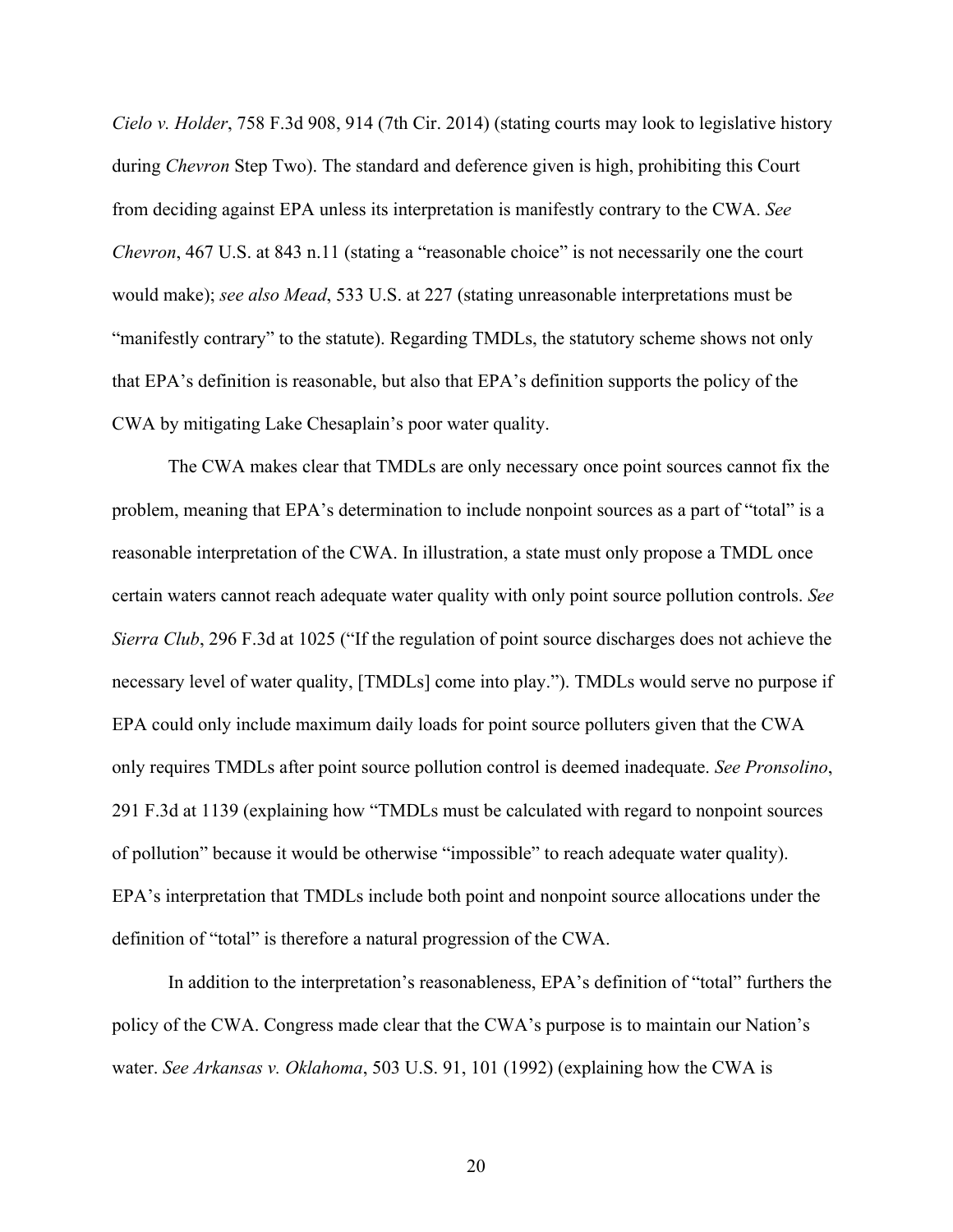"animated by a shared objective" to restore and protect our Nation's waters) (citing CWA § 101(a), 33 U.S.C. § 1251(a)). TMDLs serve that purpose. As explained, TMDLs only become necessary when EPA cannot adequately control water quality through point source pollution measures. TMDLs therefore aid in combating polluted bodies of water once EPA and states have already taken other measures to no avail. *See Sierra Club*, 296 F.3d at 1025 (stating that EPA's definition of TMDL "tie[s]" together all sources of pollution to effectuate water change). *See generally Am. Farm Bureau*, 792 F.3d at 309 ("The EPA has carried out [the goal of the CWA] by publishing approximately 61,000 TMDLs with a level of detail commensurate with the challenge of cleaning and maintaining our waters.").

And the necessity of TMDLs towards furthering the purpose of the CWA is present in this case. Lake Chesaplain used to enjoy "excellent" waters that "attracted recreational boaters and fishers" in addition to supporting "vacation communities" around the lake. R. at 7. Today, however, algae forms in mats; fish populations decline; swimming holes are blacklisted; and property owners watch home values plummet. *See id.* Without the Chesaplain TMDL that includes nonpoint source polluters like CAFO manure spreaders, there is *zero* possibility the water will return to its former glory. EPA has always recognized and communicated this reality—that TMDLs are not administrative surplusage but rather required to combat pollution. *See* Water Quality Planning and Management, 50 Fed. Reg. 1,774 (Jan. 11, 1985) ("[I]t is impossible to evaluate whether a TMDL is technically sound and whether it will be able to achieve standards without evaluating component WLAs and LAs and how these loads were calculated.") With Lake Chesaplain and the purpose of the CWA in mind, EPA's interpretation of the CWA is more than reasonable. It is *necessary*.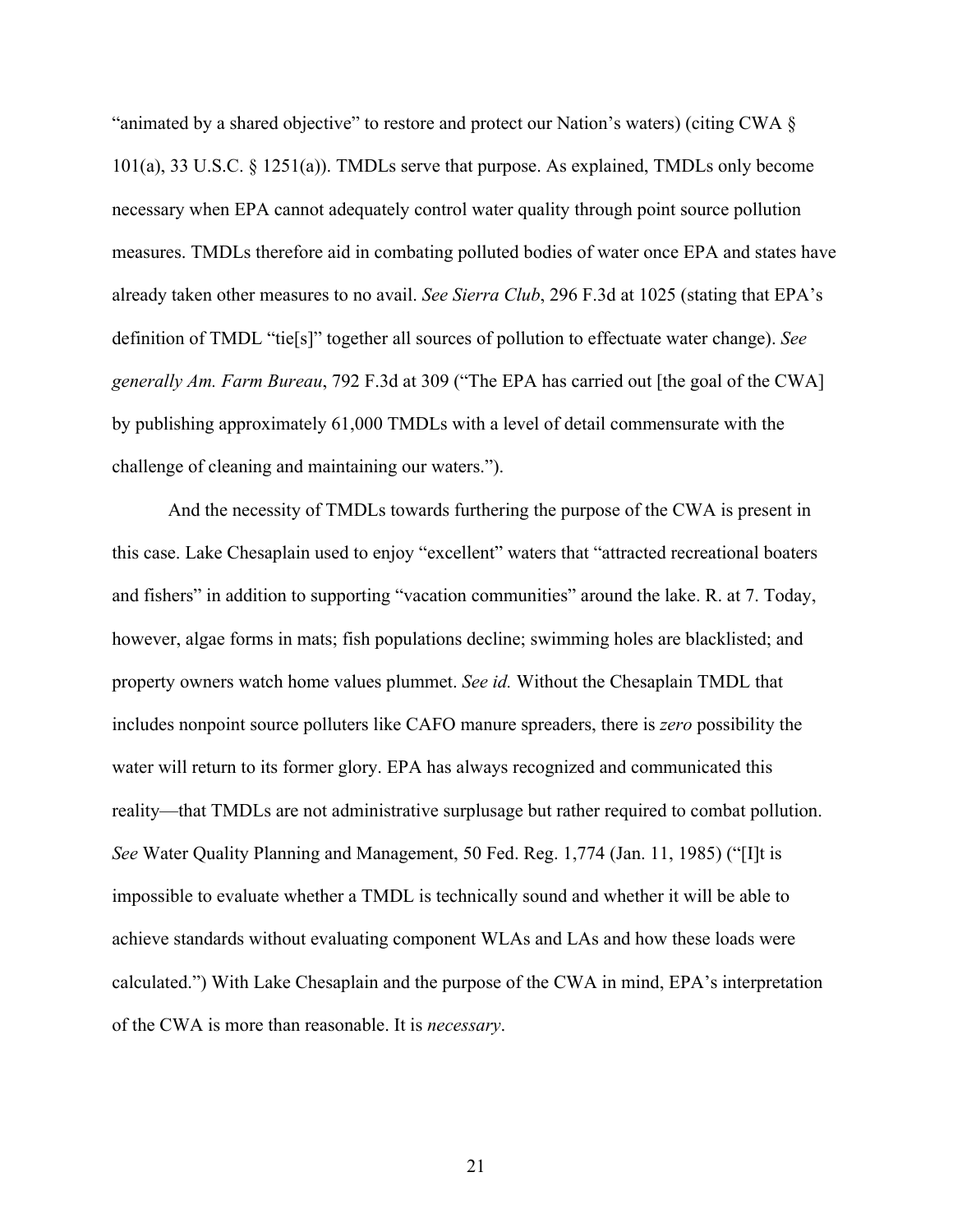### **III.** *Chevron* **Also Requires This Court Defer to EPA's Framing of the Chesaplain TMDL as a Phased Annual Percentage Reduction.**

The District Court erred in determining the Chesaplain TMDL is invalid under Clean Water Act Section 303(d). The court erroneously granted summary judgment to CLW, crediting its argument that the Chesaplain TMDL is invalid because it is expressed in annual terms and does not reflect an adoption of a TMDL at the level necessary to immediately assure achievement of water quality standards. R. at 14-15. The lower court's ruling erred in two respects. *First*, the plain meaning of Clean Water Act Section 303(d) does not bar EPA's framing of the Chesaplain TMDL as a phased annual percentage reduction. *Second*, EPA's interpretation of Section 303(d) was a reasonable and permissible construction of the CWA. As such, the District Court erred in not evaluating the Chesaplain TMDL under a complete *Chevron* analysis and subsequently by not deferring to EPA's interpretation of the statute.<sup>7</sup>

### **A. The Clean Water Act Does Not Foreclose Framing TMDLs as Phased Annual Percentage Reductions Under** *Chevron* **Step One.**

The District Court erroneously determined that the Chesaplain TMDL is invalidated by the plain meaning and structure of the CWA. After reciting the text of Section 303(d)(1)(C), the District Court dismissed any ambiguities in one sentence, stating "[a]n annual limit is not a daily limit, and an annual limit does not allow for seasonal variations." R. at 14-15 (citing *Friends of Earth, Inc. v. EPA*, 446 F.3d 140, 144 (D.C. Cir. 2006)). The District Court erred in determining that the language of Section 303(d) resolves, without further analysis, the issues CLW took with the Chesaplain TMDL.

Under *Chevron*, when "the statute is silent or ambiguous with respect to a specific issue, the question for the court is whether the agency's answer is based on a permissible construction

<sup>7</sup> *See supra* note 3 (explaining the mechanics of a *Chevron* analysis).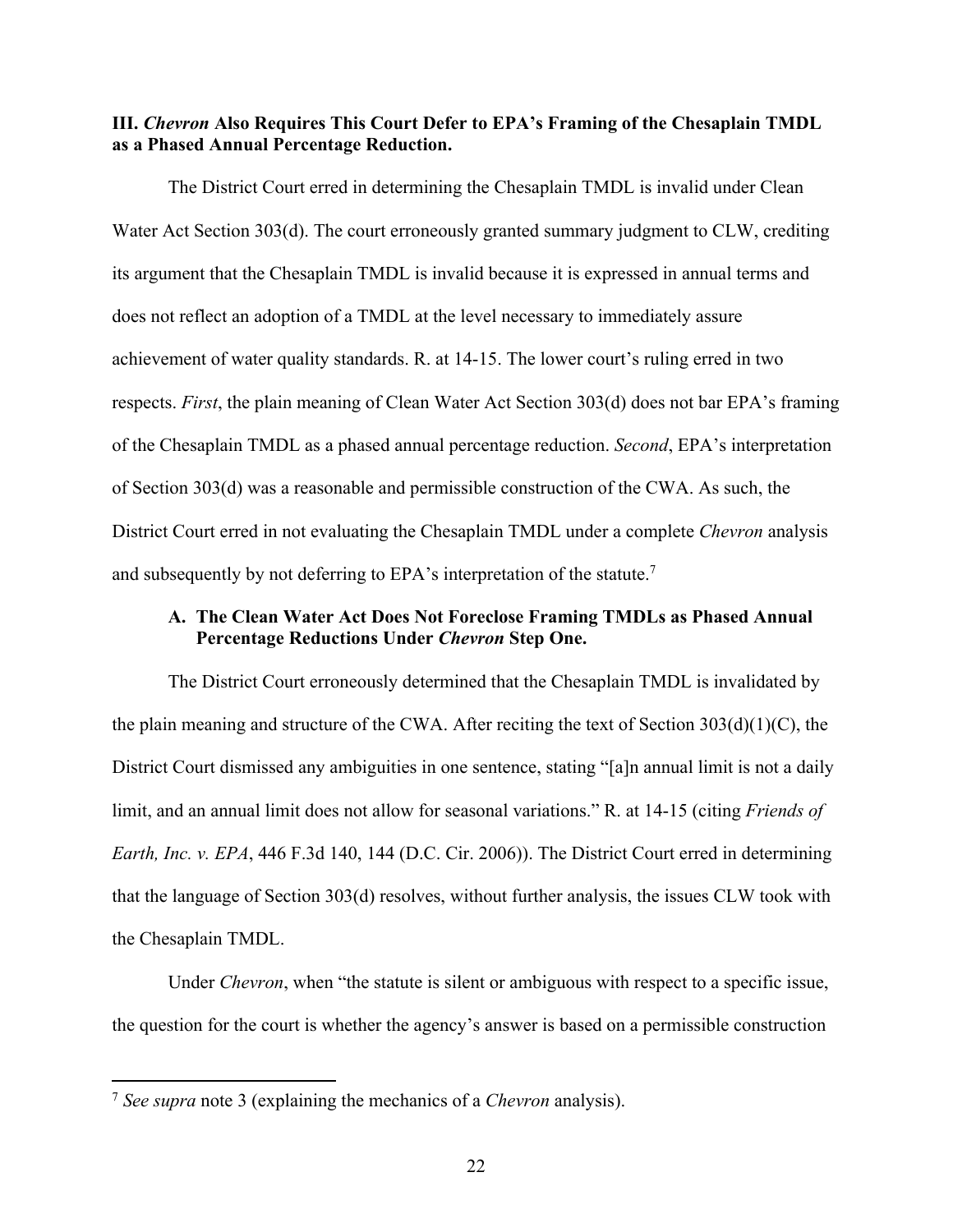of the statute." 467 U.S. at 843. *First*, there is no debate that Section 303(d) is silent on the particular issues CLW points to regarding the Chesaplain TMDL, as the statute defines a TMDL as a load "necessary to implement the applicable water quality standards with seasonal variations and a margin of safety." CWA § 303(d)(1)(C), 33 U.S.C. § 1313(d)(1)(C). *Second*, the language of Section 303 as a whole supports the contention that EPA plays a vital role in interpreting the statute. *See e.g.*, *id.* (stating that the TMDL shall be established "for those pollutants which the *Administrator* identifies") (emphasis added); 40 C.F.R. § 131.5 (explaining EPA's authority under the CWA generally). Thus, built into the statute is a recognition of EPA's expertise in interpreting statutes governing its regulation of TMDLs. As such, the District Court erred in completing their *Chevron* analysis after Step One.

Other federal courts have recently held that the definition of TMDL in Section 303(d) is ambiguous, deferring to EPA's interpretation as a result.8 In *American Farm Bureau Federation v. EPA*, the district court found that "EPA's interpretation [of Section 303(d)] is entitled to *Chevron* deference, because the *CWA does not precisely define a TMDL*, the definition of which is complex and technical." 984 F. Supp. 2d at 320 (emphasis added). The Third Circuit affirmed the district court's determination that the statutory definition was ambiguous and warranted a full *Chevron* analysis. *See Am. Farm Bureau Fed'n*, 792 F.3d at 298. Thus, as courts have found in various respects, the definition of a valid TMDL in Section 303(d) is far from precise.

#### **B. EPA's Framing of the Chesaplain TMDL Is a Permissible and Reasonable Construction of the Clean Water Act Under** *Chevron* **Step Two.**

Under *Chevron* Step Two, this Court must analyze whether EPA's interpretation of Section 303(d) constitutes a permissible construction of the CWA. *See Chevron*, 467 U.S. at 843.

<sup>8</sup> *See supra* note 4 (listing cases in which Section 303(d)'s definition of TMDL was found to be imprecise).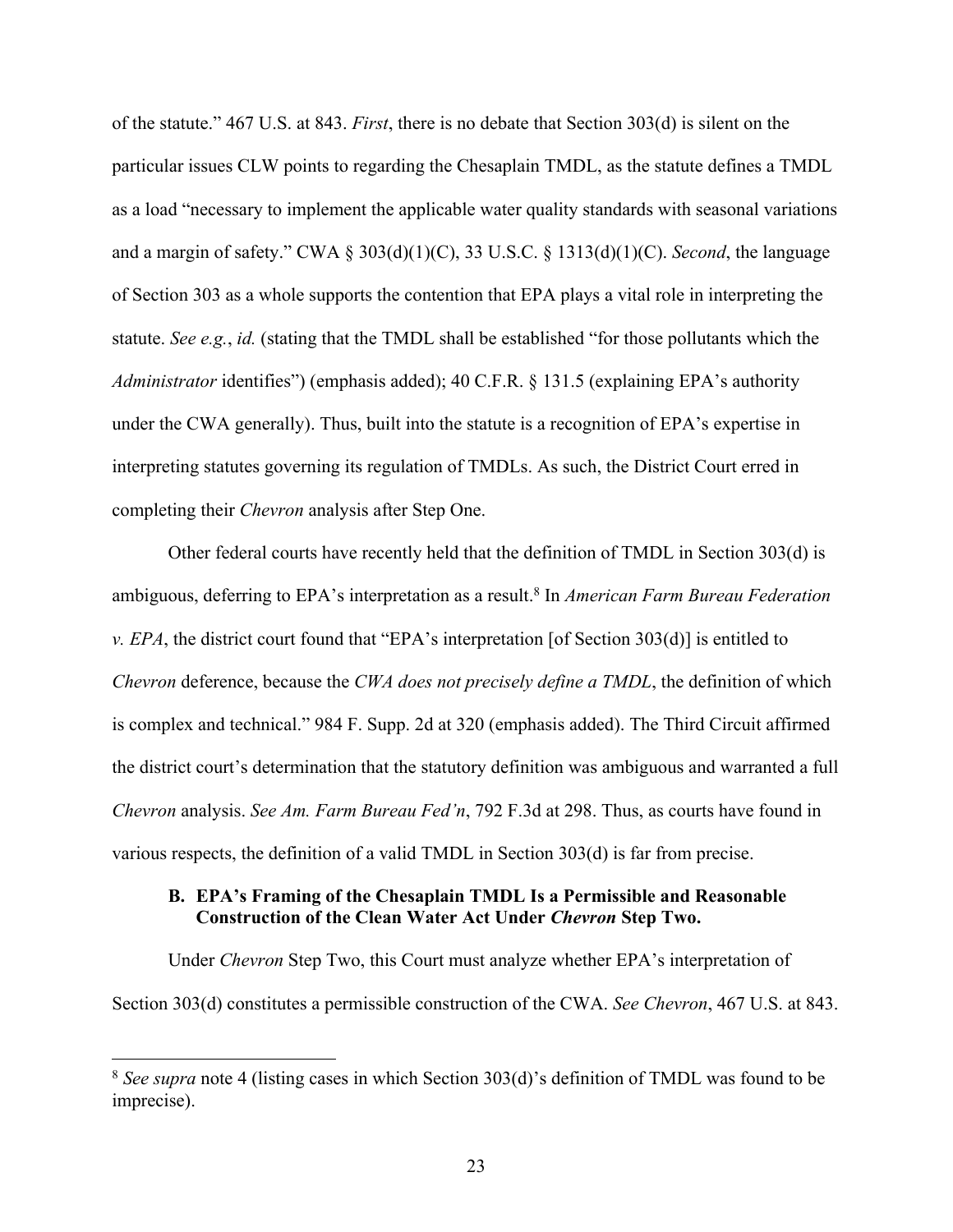This Court must "defer to [EPA's] interpretation as long as it is reasonably consistent with [Section 303(d)]." *Am. Farm Bureau Fed'n v. EPA*, 984 F. Supp. 2d 289, 310 (M.D. Pa. 2013) (citing *Mead*, 533 U.S. at 229). As previously noted, this Court should only find that the Chesaplain TMDL is impermissible if it is "manifestly contrary" to the CWA. *See Mead*, 533 U.S. at 227. Furthermore, when analyzing EPA's interpretation of the TMDL requirements under *Chevron* Step Two, this Court should "refrain from substituting [EPA's] interpretation with its own." Ryan S. Anderson, Note, Anacostia Riverkeeper, Inc. v. Wheeler*: The D.C. District Court Deepens the Split over Whether the Term "Total Maximum Daily Load" Is Ambiguous*, 34 Tul. Env't L.J. 371, 374 (2021) (citing *Chevron*, 467 U.S. at 840-43).

The Chesaplain TMDL reflects a permissible construction of the CWA as it is not "manifestly contrary" to Section 303(d). Historically, courts have been more willing to find EPA interpretations permissible when the issue is "highly technical and complex." *Robert Wood Johnson Univ. Hosp. v. Thompson*, 297 F.3d 273, 282 (3d Cir. 2002); *see also Babbitt v. Sweet Home Chapter of Cmtys. for a Great Or.*, 515 U.S. 687, 703-04 (1995). Crafting a valid TMDL is exactly the sort of "highly technical . . . matter that Congress does not often decide itself, but delegates to specialized agencies to decide." *Zuni Pub. Sch. Dist. v. Dep't of Educ.*, 550 U.S. 81, 90 (2007); *see also Del. Dep't of Nat. Res. v. U.S. Army Corps of Eng'rs*, 685 F.3d 259, 283-84 (3d Cir. 2012) (discussing the CWA's complexity and technicality generally). As explained below, both components of CLW's arguments fail under the CWA and supporting case law. *First*, expressing the Chesaplain TMDL as a phased annual percentage reduction is permissible. *Second*, EPA's framing of the Chesaplain TMDL serves the goals and purposes of the CWA.

Under the CWA, EPA's interpretation of the Chesaplain TMDL was reasonable and permissible. The Chesaplain TMDL specifies the annual percentage reduction from the 180 mt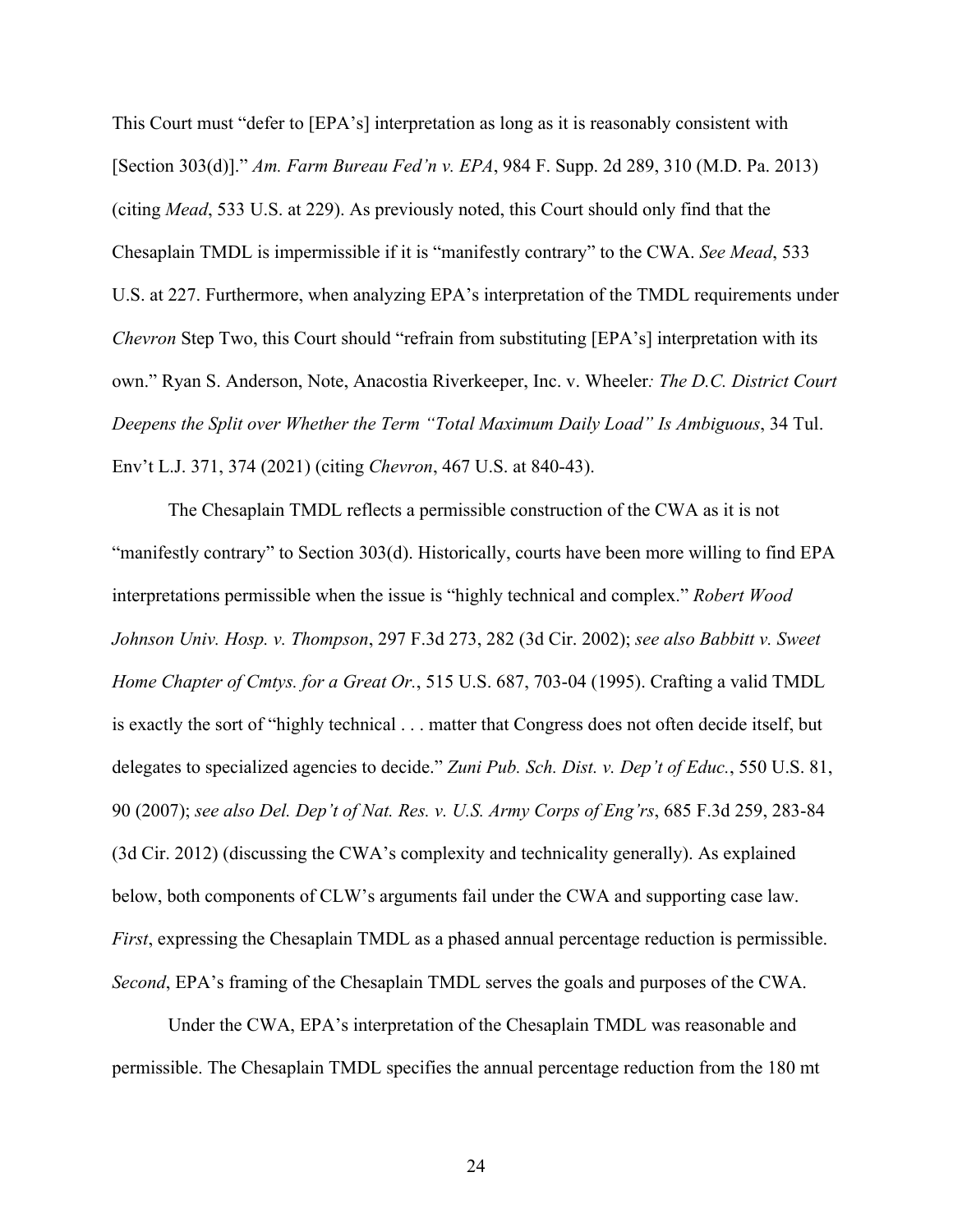baseline over the next five years: 7%, 14%, 21%, 28%, and 35% respectively. R. at 9. The District Court took issue with the annual percentage reductions, noting that a TMDL "does not mean a *percentage* reduction in loadings," rather a maximum daily discharge. R. at 15 (emphasis added) (citing *NRDC v. EPA*, 301 F. Supp. 3d 133 (D.D.C. 2018)). Yet, simple arithmetic allows for the phased annual percentage load reductions to be expressed in *daily* terms rather than *annual* terms. For example, the 7% reduction for the first of the five-year structure from the 180 mt baseline would mean a limit of 167.4 mt of phosphorous next year. Expressed daily, this would mean a daily average maximum load of roughly 0.46 mt of phosphorous. As this 0.46 mt is merely a daily *average*, it would be entirely possible for New Union "to implement the applicable water quality standards with seasonal variations." CWA §  $303(d)(1)(C)$ , 33 U.S.C. § 1313(d)(1)(C) (requiring the TMDL to allow for "seasonal variations"); *see* CWA § 303(e)(3)(F), 33 U.S.C. § 1313(e)(3)(F) (relegating implementation of TMDL implementation to the states). This rudimentary mathematic formula can be applied to each of the five years' percentage reductions. Repetition is not necessary.

Further, in *NRDC v. Muszynski*, the Second Circuit agreed with EPA that "a daily measure of *phosphorus* would be inappropriate given that *phosphorus* concentrations vary seasonally and annually." 268 F.3d 91, 99 (2d Cir. 2001) (emphasis added); *see also* 40 C.F.R. § 130.2(i) (explaining that "TMDLs can be expressed in terms of either *mass per time*, toxicity *or other appropriate measure*") (emphasis added). The Second Circuit not only found that construing the TMDL as an annual load reduction is a permissible construction of Section 303(d), but also that it was a *more appropriate* framing than a daily limit, as it better appeased the requirement of seasonal variation. *See id*. (noting that phosphorous concentrations in waterbodies are seasonally affected by temperature, density, and wind). The Second Circuit thus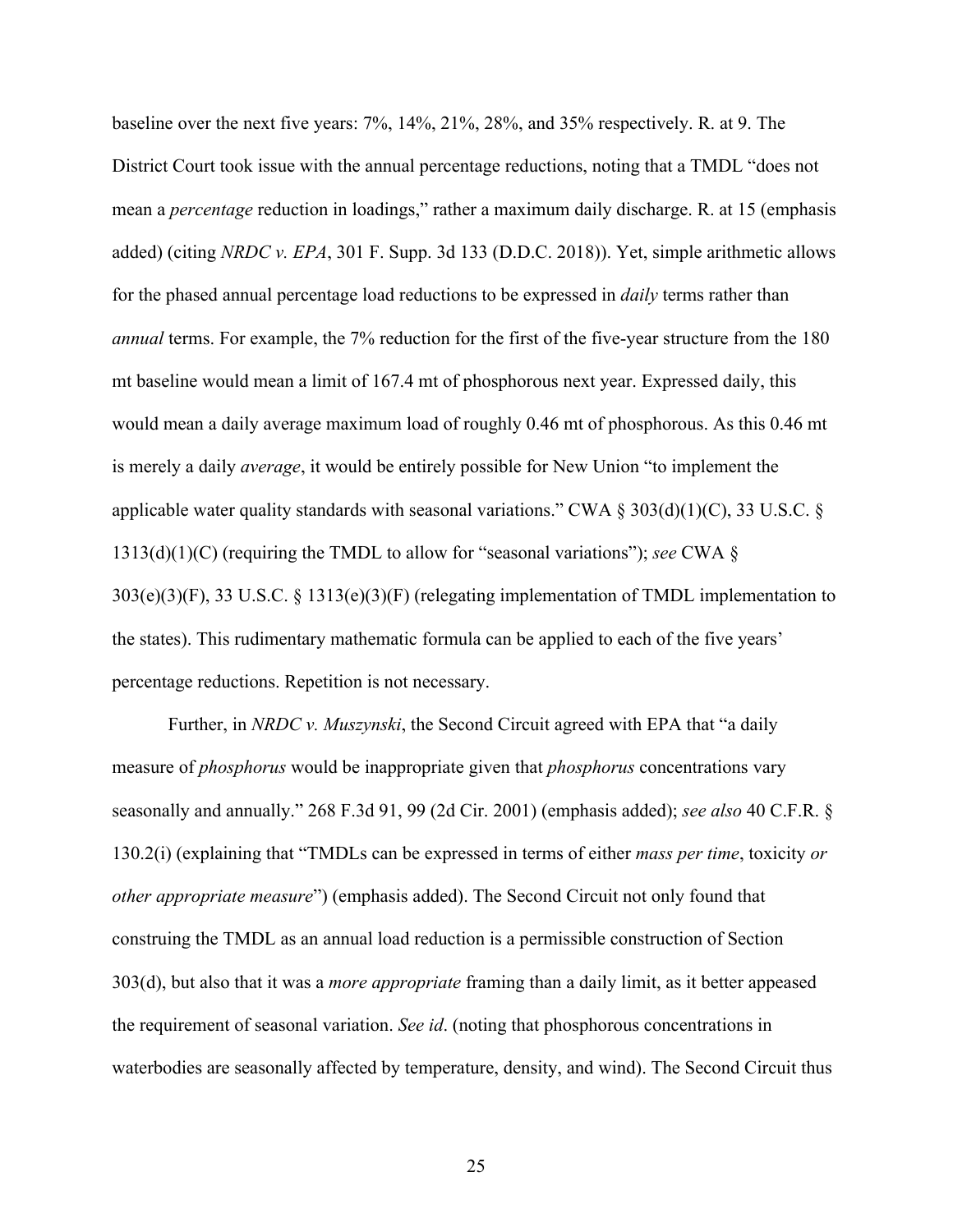addressed both issues that the District Court in this case found with the Chesaplain TMDL. First, the Second Circuit explained that expressing the TMDL in annual rather than daily terms is a permissible construction of the CWA. And second, the Second Circuit emphasized that annual terms are better suited given phosphorus's properties. This Court should follow the logic of the Second Circuit on this issue.

Nevertheless, CLW contends, and the District Court held, that a five-year phased annual percentage reduction is invalid under the CWA as "section 303(d)'s direction . . . does not admit a loading standard that will not achieve water quality standards until five years hence." R. at 15. The District Court opined that under *Bethlehem Steel Corp. v. Train*, 544 F.2d 657, 661 (3d Cir. 1976), EPA essentially "grant[ed] a five-year extension [to New Union] for achievement of water quality standards when the statutory deadline has long since passed." R. at 15. The statutory deadline the District Court discussed stems from Clean Water Act Section 301, which states that limitations needed to meet water quality standards must have been achieved by July 1, 1977. *See* CWA § 301(b)(1)(C), 33 U.S.C. § 1311(b)(1)(C). The District Court's reliance on the statutory deadline is flawed in one major respect. Even if EPA were to have established a TMDL expressed in daily terms, the limitation necessary to meet water quality standards would have nevertheless been established long past the 1977 statutory deadline. Thus, given that the statutory deadline was decades prior to the adoption of a TMDL for Lake Chesaplain, *any* TMDL would be an "extension for the achievement of water quality standards." R. at 15.

Other circuits recognize the inherent fallacy associated with CLW's argument. For example, in *American Farm Bureau Federation*, the Third Circuit credited EPA's construction of a TMDL with an "anticipat[ion] that 60% of its proposed actions will be complete by 2017, with all pollution measures in place by 2025." 792 F.3d at 292. The Third Circuit thus approved of a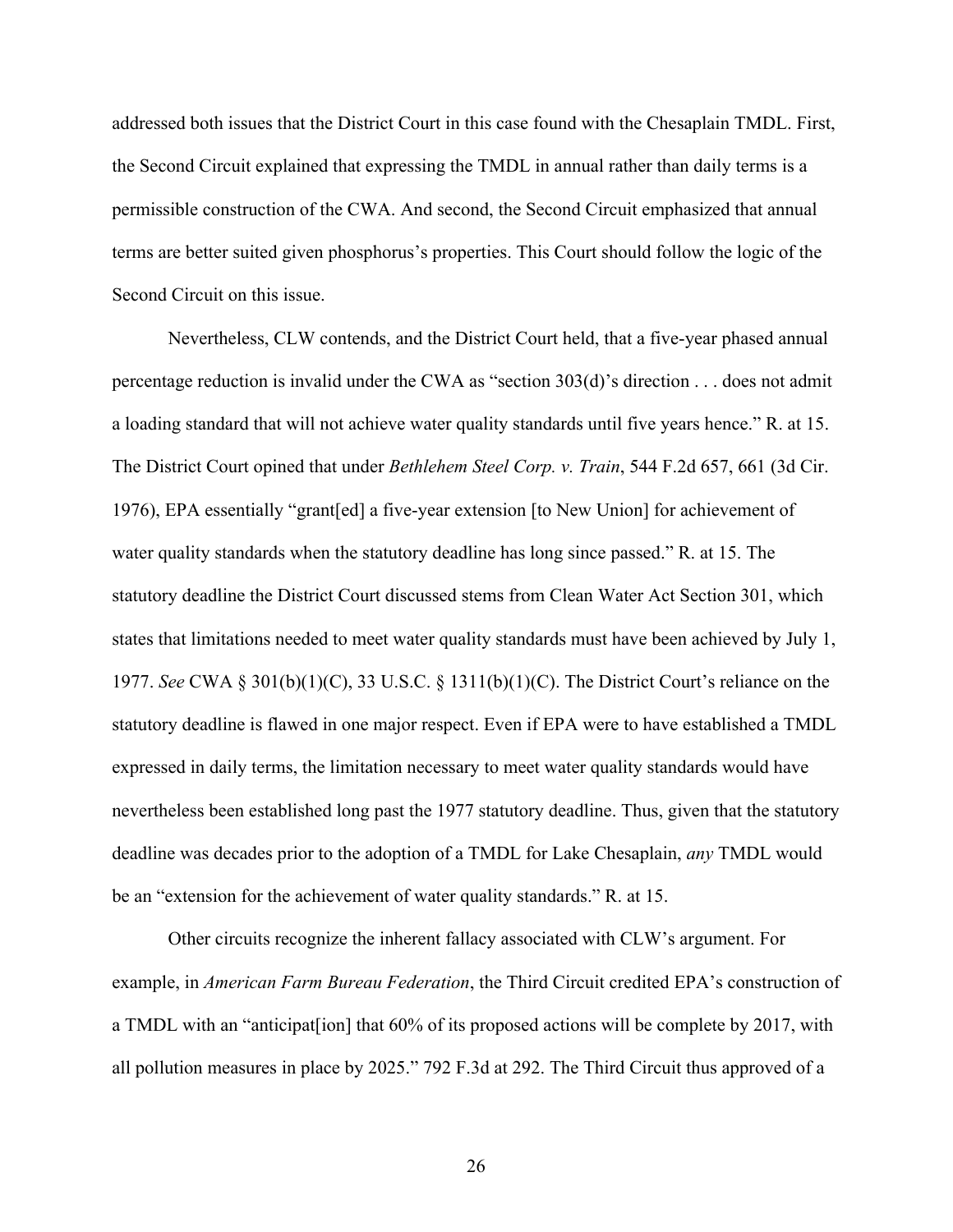TMDL that would not achieve water quality standards immediately, but rather in multiple years' time. Further, the District Court in this case referenced no case law dated after 1976 in support of its position that the July 1977 statutory deadline is to be rigidly enforced against TMDLs that may not immediately meet water quality standards.

The Chesaplain TMDL comports to the CWA's established purpose and goal of promoting long-term solutions to water pollution. In *Muszynski*, the Second Circuit explained that ambiguous text "should be placed in the context of the entire statutory structure." 268 F.3d at 98 (citing *United States v. Dauray*, 215 F.3d 257, 262 (2d Cir. 2000)). Here, the Chesaplain TMDL's phased annual percentage reduction is in-line with Congress's objective of establishing an "all-encompassing program of water pollution regulation" by creating a "*comprehensive longrange policy*." *Arkansas v. Oklahoma*, 503 U.S. 91, 107 n.12 (1992) (emphasis added) (quoting *City of Milwaukee v. Illinois*, 451 U.S. 304, 318 (1981)); *see also Dioxin/Organochlorine Ctr. v. Clarke*, 57 F.3d 1517, 1527-28 (9th Cir. 1995) (noting that EPA has "broad authority to develop long-range, area-wide programs to alleviate and eliminate existing pollution"). Further, by establishing the Chesaplain TMDL, EPA promulgates Congress's goal that EPA "shall administer" the CWA. CWA  $\S$  101(d), 33 U.S.C.  $\S$  1251(d). Thus, both Congress and the judiciary have recognized the importance of EPA establishing long-term pollution reduction plans.

At bottom, the District Court erred in finding the CWA's plain language adequate to address the technical and complex nature of the TMDL challenges in this case. Thus, the District Court erred in concluding their *Chevron* analysis with Step One. Under *Chevron* Step Two, an annual phased percentage reduction scheme is a permissible construction of the CWA and furthers the goals of the statute. Therefore, this Court should defer to EPA's annual framing of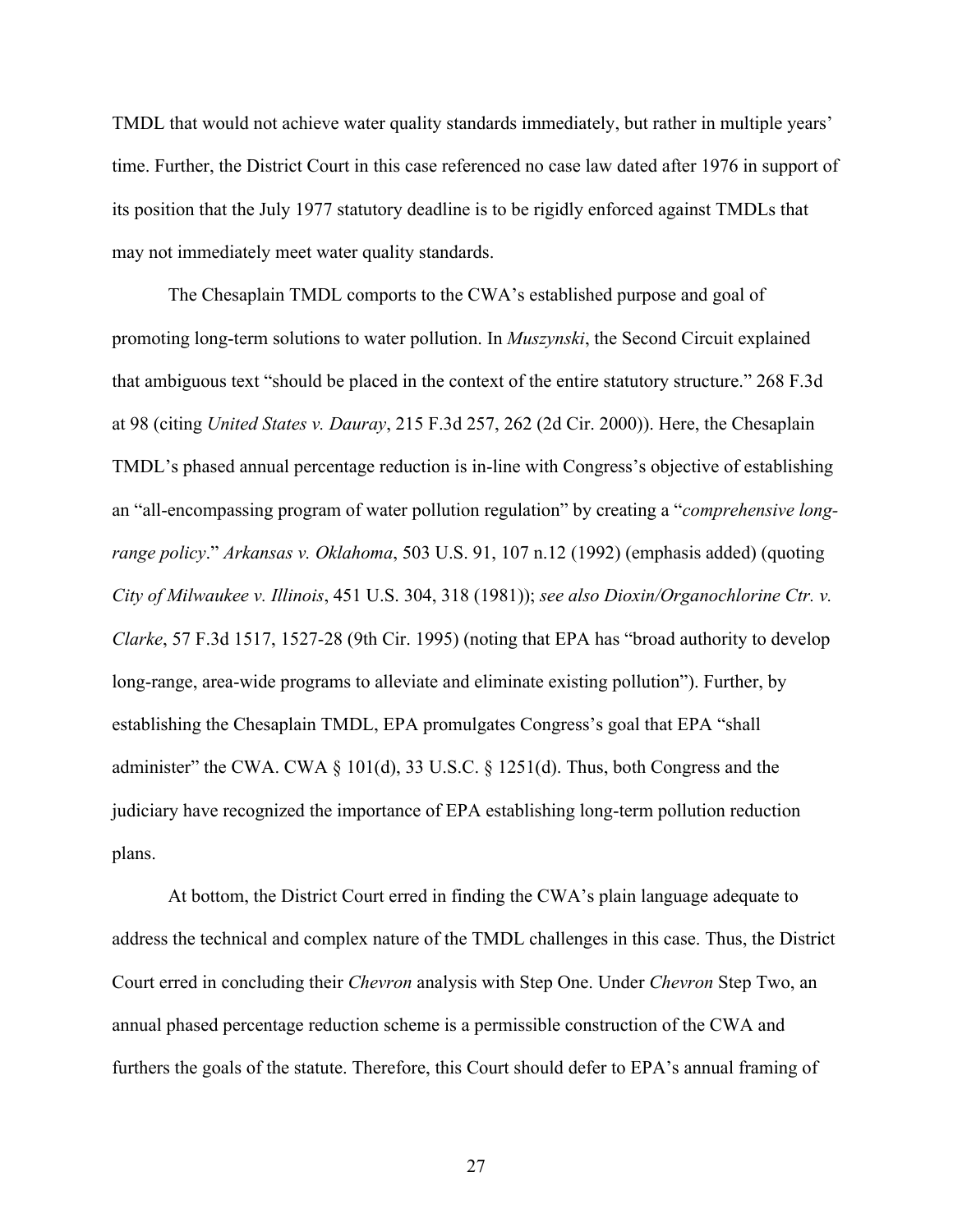the Chesaplain TMDL and reverse the District Court's grant of summary judgment to CLW on this issue.

### **IV. EPA DID NOT ACT ARBITRARY OR CAPRICIOUS BECAUSE THE "REASONABLE ASSURANCE" STANDARD IS A NON-BINDING INTERPRETATIVE RULE.**

Legislative rules bind administrative agencies like EPA because they determine people's rights and obligations. *Chamber of Com. v. DOL*, 174 F.3d 206, 212 (D.C. Cir. 1999) (quoting *Pac. Gas & Elec. Co. v. Fed. Power Comm'n*, 506 F.2d 33, 38 (D.C. Cir. 1974)). Courts must vacate rules that fail to follow proper notice and comment requirements. *CropLife Am. v. EPA*, 329 F.3d 876, 884 (D.C. Cir. 2003); *see Hoctor v. USDA*, 82 F.3d 165 (7th Cir. 1996) (stating that agencies must include public notice and comment to pass legislative rules). But the APA makes clear that agencies are allowed to create non-binding interpretative rules, or guidance documents, without notice or comment. *See* 5 U.S.C. § 553(b)(A) (stating that "interpretive rules" and "general statements of policy" do not require notice and comment); *see also Ass'n of Flight Attendants v. Huerta*, 785 F.3d 710, 716 (D.C. Cir. 2015).

Courts ask if a rule has the effect of the "force of law" when determining whether it is legislative or interpretative. *See GE v. EPA*, 290 F.3d 377, 382 (D.C. Cir. 2002). Rules have the "force of law" when the text "appears on its face binding," or "is applied by the agency in a way that indicates it is binding." *Id.* (citing *Appalachian Power Co. v. EPA*, 208 F.3d 1015, 1023 (D.C. Cir. 2000); *McLouth Steel Prods. Corp. v. Thomas*, 838 F.2d 1317, 1321 (D.C. Cir. 1988)); *see* Robert A. Anthony, *Interpretive Rules, Policy Statements, Guidances, Manuals, and the Like--Should Federal Agencies Use Them to Bind the Public?*, 41 Duke L.J. 1311, 1355 (1992) ("If a document expresses a change in substantive law or policy (that is not an interpretation) which the agency intends to make binding, or administers with binding effect, the agency may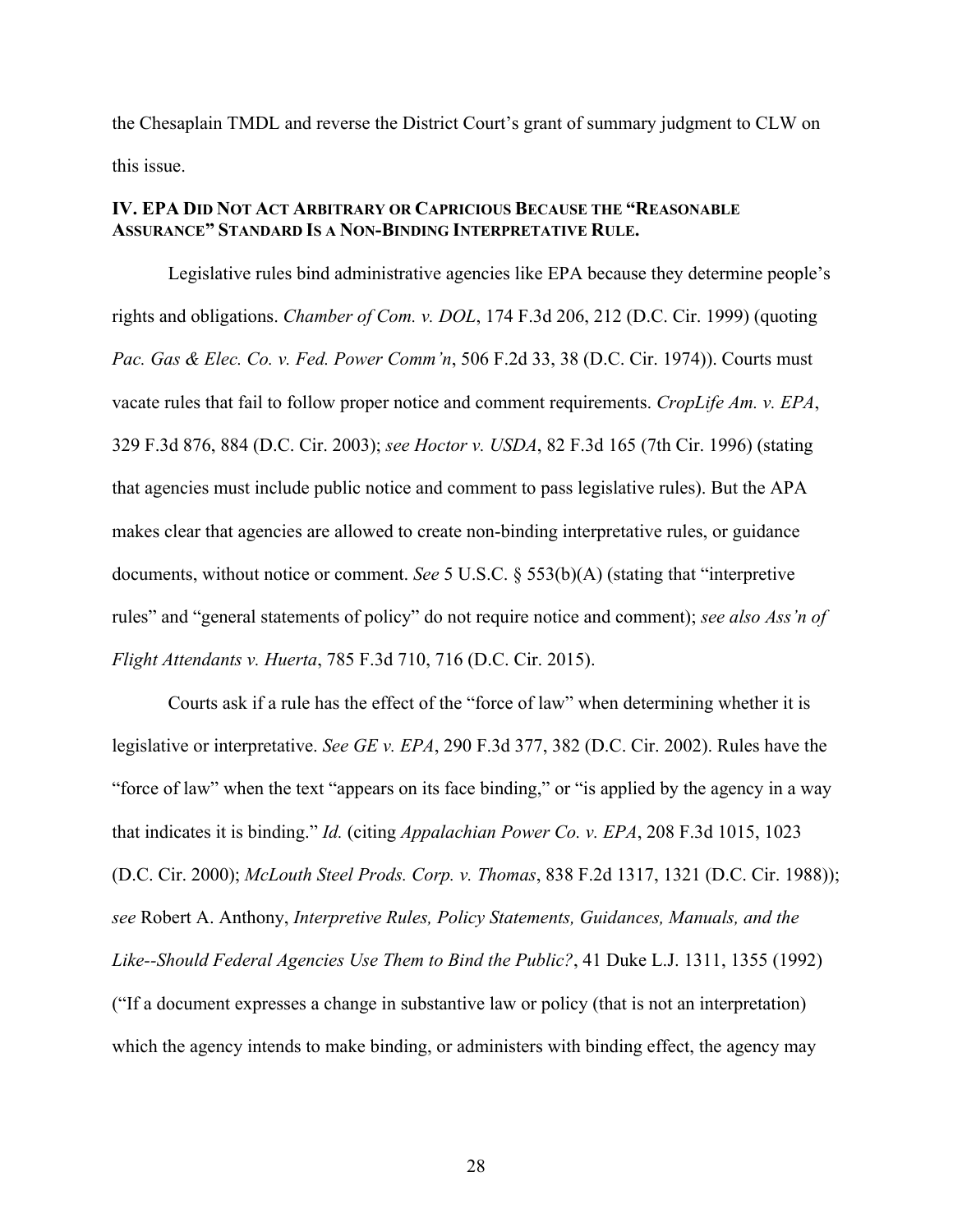not rely upon the statutory exemption for policy statements, but must observe the APA's legislative rulemaking procedures.").

The CWA provides that a TMDL must be "established at a level necessary to implement the applicable water quality standards." CWA  $\S 303(d)(1)(C)$ , 33 U.S.C.  $\S 1313(d)(1)(C)$ . When considering whether a TMDL can establish sufficient water quality, EPA looks to "reasonable assurance" that the BMPs or other nonpoint source reduction plans will effectively reduce LAs to the level necessary to achieve the desired water quality standards. *See Am. Farm Bureau Fed'n*, 984 F. Supp. 2d at 326. In turn, WLA sources and NPDES permits rely upon the "reasonable assurance" of BMP's or a proposed implementation plan's effectiveness. *Id.* "Reasonable assurance," however, is merely an interpretive rule used to evaluate New Union's proposed implementation plans. The District Court, therefore, did not err when it held that EPA did not need "reasonable assurance" to take credit because the standard does not have the "force of law" and thus is not binding on New Union or EPA. R. at 16. And if this Court finds that "reasonable assurance" is a binding legislative rule, it must find that EPA, nevertheless, did not act arbitrary or capricious.

### **A. "REASONABLE ASSURANCE" IS A NON-BINDING INTERPRETIVE RULE BECAUSE IT HAS NO BINDING EFFECT.**

CLW argues that EPA has the obligation of determining if New Union's BMPs provide "reasonable assurance" of effectiveness. This contention, however, is necessarily in contradiction with New Union's statutory authority. Denying New Union's implementation plan for lack of "reasonable assurance" would impose a burden on the state to change its implementation plans. But EPA does not have control over how a state chooses to implement after a TMDL has been established, and thus has no statutory authority to make judgment calls on the sufficiency of New Union's implementation plans. *See* CWA § 303(e)(3)(F), 33 U.S.C. § 1313(e)(3)(F). EPA does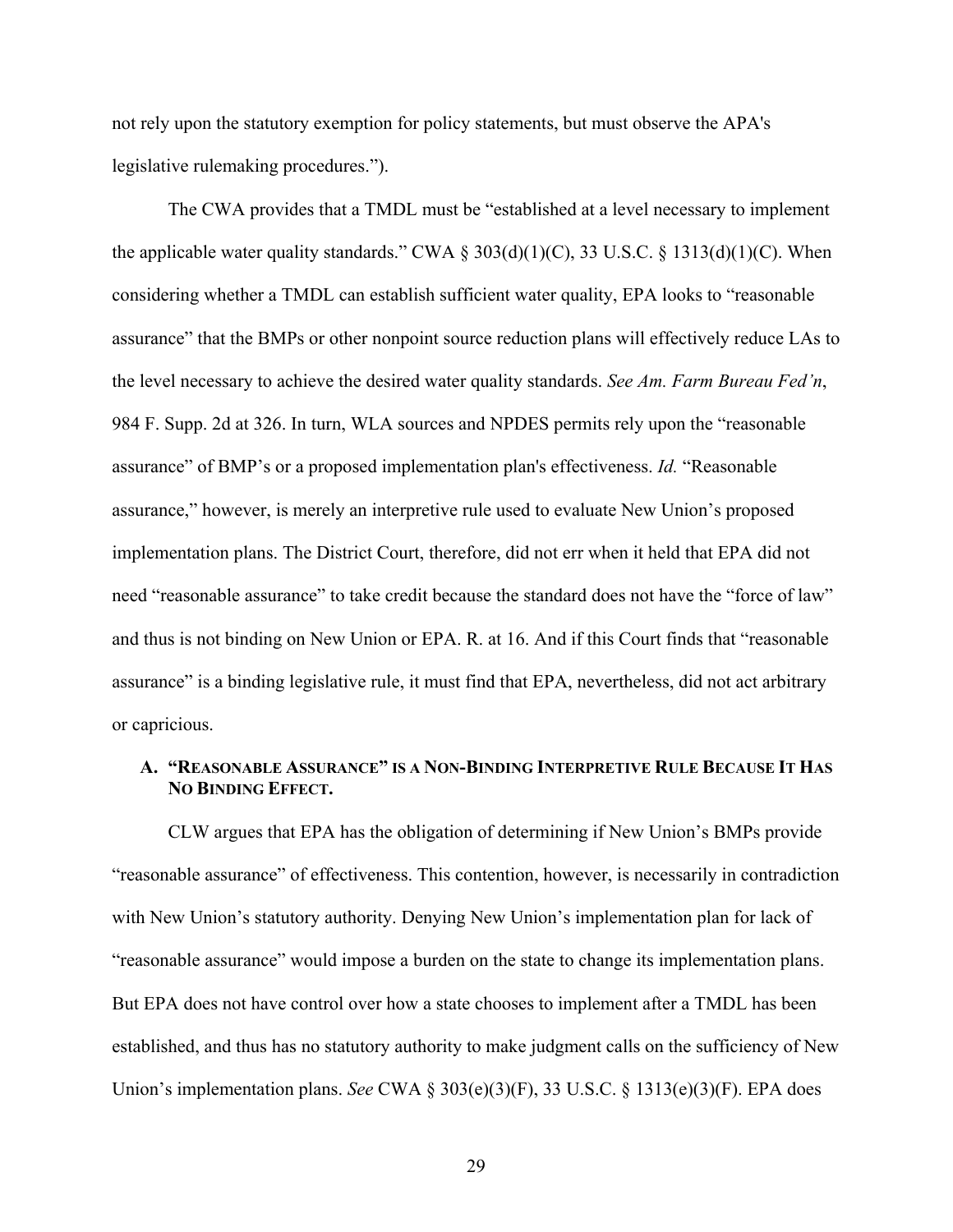not require "reasonable assurance" in New Union's plan to reduce nonpoint source pollution, but merely uses the assurance to evaluate New Union's proposed plans. *See Am. Farm Bureau Fed'n*, 984 F. Supp. 2d at 326 (stating that the "reasonable assurance" standard is merely a mechanism for determining WLAs and LAs, not a metric for approving or disapproving proposed implementation plans). Because "reasonable assurance" is not necessary for a plan to be implemented, the standard does not bind EPA. *See* U.S. Dep't Just., Attorney General's Manual on the Administrative Procedure Act (1947), at 30 n.3 (explaining that interpretative rules or policy statements are "rules or statements issued by an agency to advise the public of the agency's construction of the statutes and rules which it administers.").

The CWA confirms that "reasonable assurances" are merely another form of EPA supervision. States are responsible for establishing an impaired waters list and setting TMDLs for those waters. *See* CWA § 303(d)(1)(A), 33 U.S.C. § 1313(d)(1)(A) (impaired waters list); CWA § 303(d)(1)(C), 33 U.S.C. § 1313(d)(1)(C) (TMDLs). But EPA has discretion to disapprove and establish its own impaired waters list or TMDL. *See* CWA § 303(c)(3), 33 U.S.C. § 1313(c)(3); CWA § 303(d)(2), 33 U.S.C. § 1313(d)(2). When considering whether a TMDL can establish sufficient water quality, EPA looks to "reasonable assurance" that the BMPs will effectively reduce LAs to the level necessary to achieve the desired WQS. *See Am. Farm Bureau Fed'n*, 984 F. Supp. 2d at 326. In *City of Arcadia*, the court noted that a "TMDL does not, by itself, prohibit any conduct or require any actions [but rather] each TMDL represents a goal that may be implemented by adjusting discharge requirements." 265 F. Supp. 2d at 1144. Accordingly, while EPA can supervise a TMDL, it does not have control over implementation. *See Sierra Club*, 296 F.3d at 1030 ("The consent decree clearly and explicitly places a number of duties on EPA, including the requirement to establish TMDLs on a basin approach if Georgia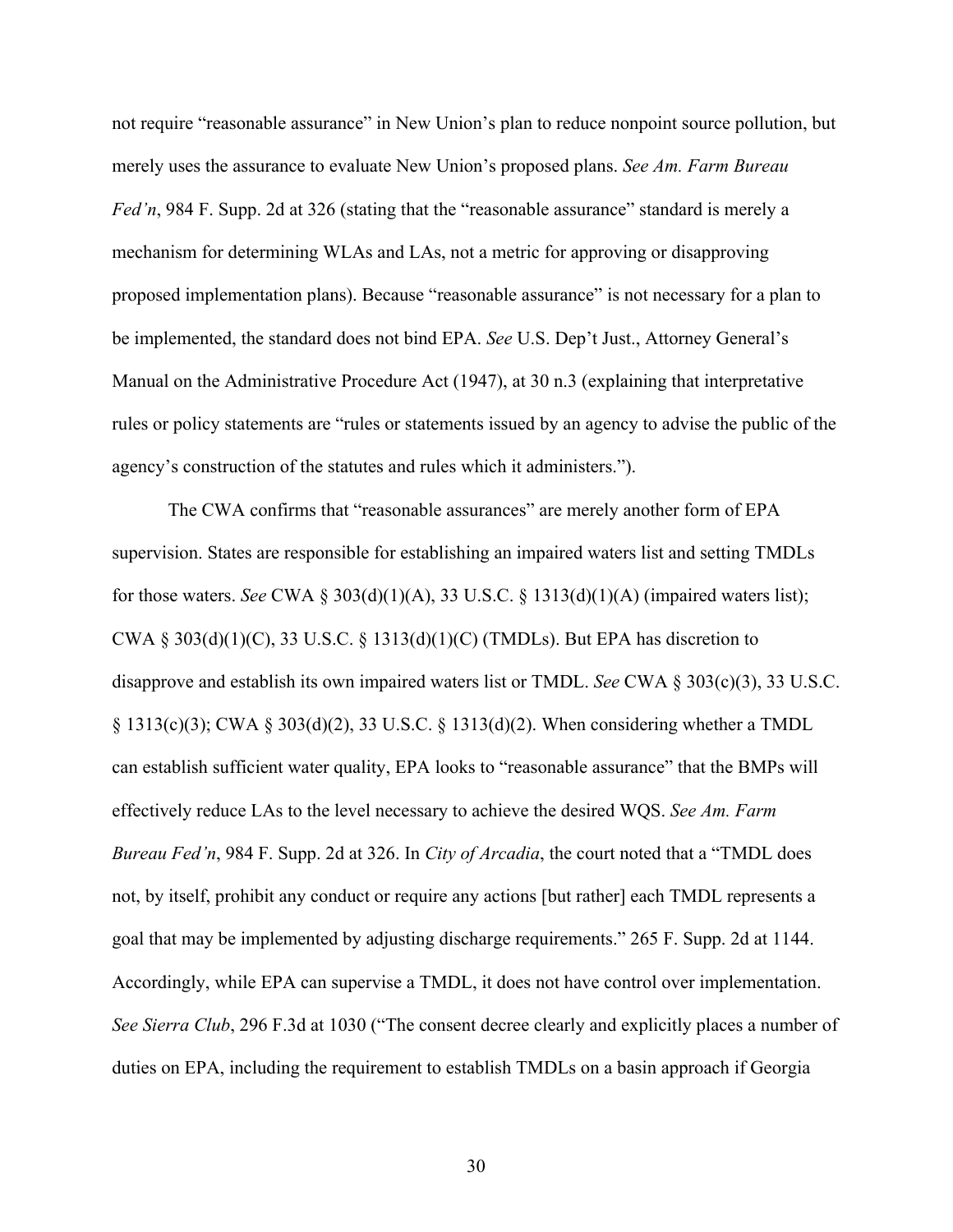fails to do so, but it just as clearly does not require EPA to develop implementation plans for those TMDLs once they are established."); *see also Am. Farm Bureau Fed'n*, 984 F. Supp. 2d at 326 (stating that the "reasonable assurance" standard helps "a TMDL writer to decide *how* to apportion loadings between point and nonpoint sources under the TMDL cap") (emphasis added).

The application of the "reasonable assurance" standard differs in many respects from legislative rules. In *GE v. EPA,* the D.C. Circuit vacated a legislative rule because it failed to meet public notice and comment requirements. 290 F.3d at 377. The rule at issue required applicants to conform with one of two approaches prescribed by an EPA "interpretive" rule. *Id.* at 384. The court reasoned that because the rule had the effect of imposing an obligation on the applicants, it had the "force of law," making it a legislative, not interpretive, rule. *Id.* at 385. Unlike the rule in that case, EPA cannot require New Union to adjust its implementation plan if it finds that "reasonable assurance" is not met, making the standard not "determinative" of New Union's "rights." *Pac. Gas & Elec. Co.* 506 F.2d at 38. In practice the "reasonable assurance" rule cannot bind New Union and therefore is not a legislative rule, and thus EPA need not have "reasonable assurance" before adopting a credit.

Concededly, the 1991 EPA guidance document asserts on its face that in order to take credit for nonpoint source BMP pollutant reduction, there must be a "reasonable assurance" that the reduction will in fact be achieved. *See* U.S. Env't Prot. Admin., Guidance for Water Quality Based Decisions: The TMDL Process (1991), at 15 (stating that "[w]here there are not reasonable assurances, under the CWA, the entire load reduction must be assigned to point sources."). The guidance document appears to impose a duty on New Union to either ensure that its implementation plan has a "reasonable assurance" of effectiveness or adjust accordingly. The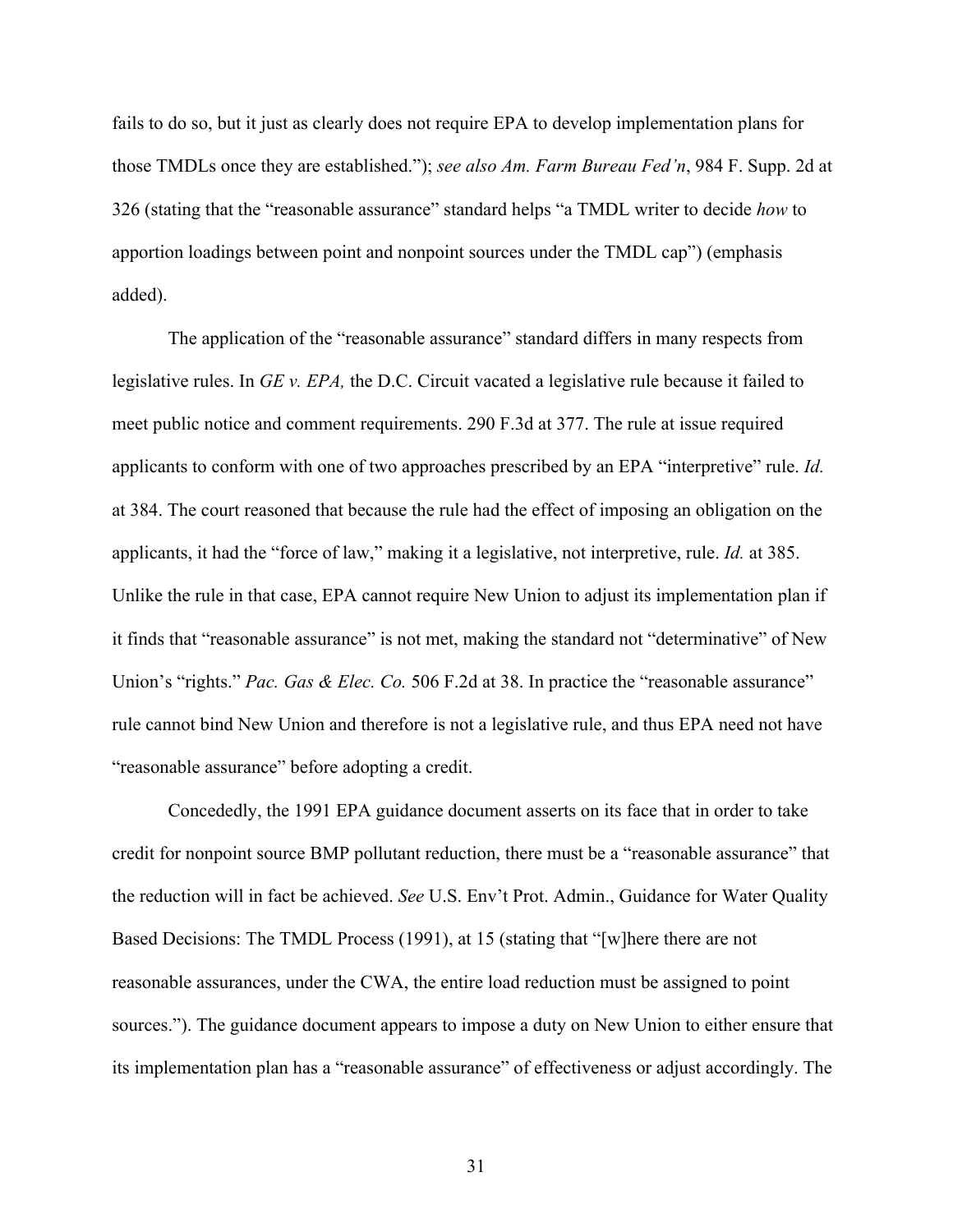language of a rule, however, is not determinative of its designation as an interpretative or legislative rule. *See* Lindsay J. Nichols, *D.C. Circuit Invalidates EPA Document as "Binding on its Face"*, 30 Ecology L.Q. 793, 796 (2003) (noting that "whether a particular agency [rule] was binding frequently depended not on the document's language, but on whether the agency had relied on the document in enforcement actions."); *see also Fla. Power & Light Co. v. EPA*, 145 F.3d 1414, 1418-21 (D.C. Cir. 1998) (reasoning that EPA had not relied on preamble statements in its enforcement actions despite the preamble statements appearing to bind EPA and relevant parties).

Rendering a rule binding based solely on its language "undermines [EPA's] ability to use guidelines and similar documents to explain environmental regulations in precise, practical terms." Nichols, *supra* at 796; *see also* Ronald M. Levin, *Rulemaking and the Guidance Exemption*, 70 Admin. L. Rev. 263, 295-96 (2018) ("If [the Court] take[s] to firm a stand against language that states a view confidently, agencies might respond by equivocating or hedging too much in their policy statements, a result that could impair their capacity to use [rules] to communicate their expectations and give useful advice . . . ."). Furthermore, courts tend to focus on the effect of the rule, rather than what the rule purports to require, when determining if it is interpretative or legislative. *See generally Pros. & Patients for Customized Care v. Shalala*, 56 F.3d 592 (5th Cir. 1995) (focusing primarily on a rule's binding effect when determining if the rule is interpretative or legislative). Thus, despite what the 1991 EPA guidance document asserts, the "reasonable assurance" standard's non-binding effect is more crucial in determining whether it is interpretative.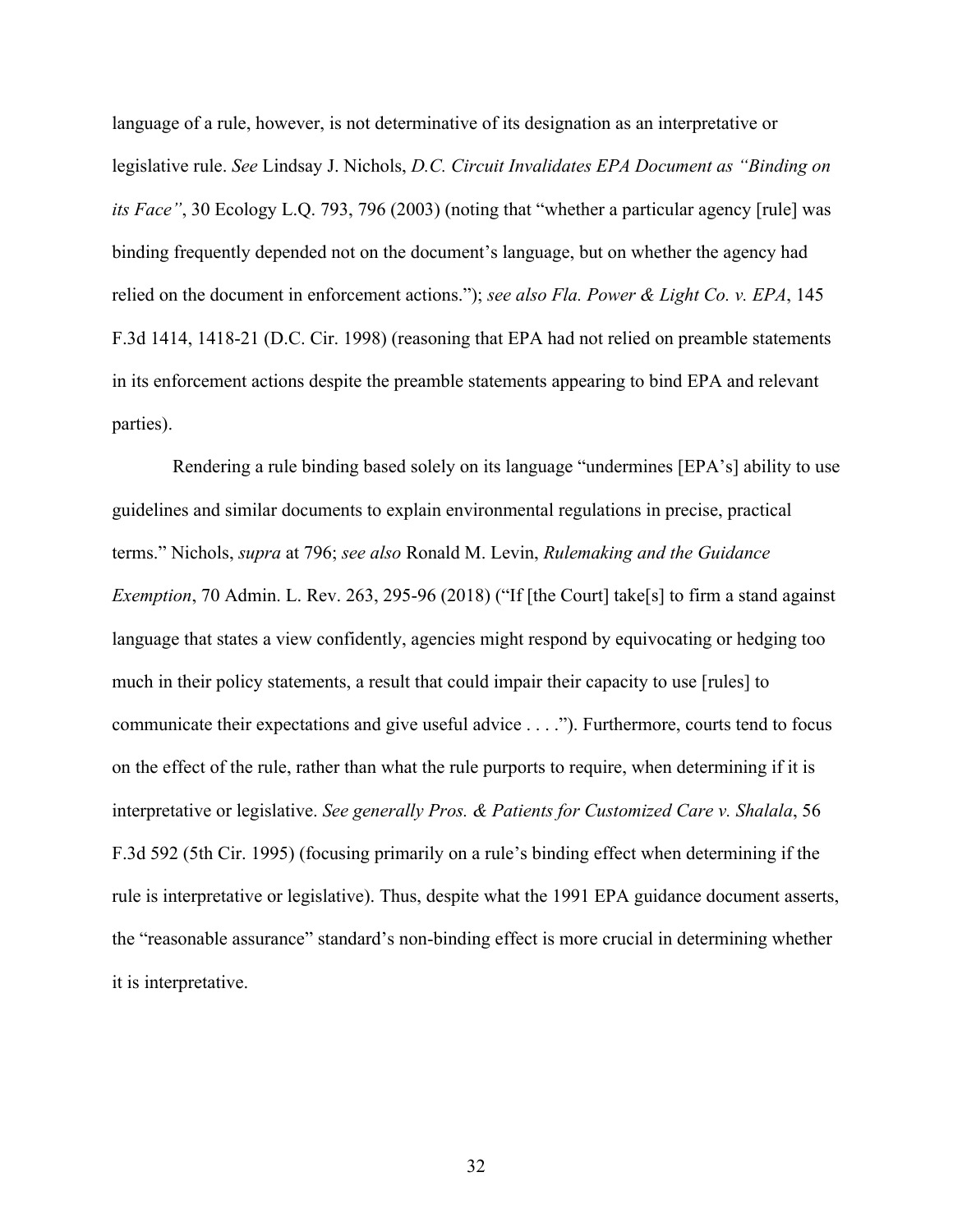### **B. THIS COURT SHOULD REGARDLESS AFFIRM THE DISTRICT COURT BECAUSE EPA DID NOT ACT ARBITRARY OR CAPRICIOUS.**

EPA did not act arbitrary and capricious if this Court deems the "reasonable assurance" standard a legislative rule for two reasons. *First*, if this Court finds that "reasonable assurance" is a binding legislative rule, it must vacate the rule for failure to meet notice and comment. *Hoctor,*  82 F.3d at 165. Failure to go through notice and comment requires the rule to be vacated. *Id.* If this Court were to adopt CLW's view of the standard, then it must vacate the "reasonable assurance" standard because, as the District Court notes, the "reasonable assurance" standard has never officially been adopted by EPA through notice and comment. R. at 16. EPA, therefore, cannot act arbitrary and capricious if the rule itself is invalid.

*Second*, if this Court does not vacate the "reasonable assurance" rule, EPA did not act arbitrary and capricious when it adopted a credit for New Union's proposed BMPs. This court must assess the agency's decision under the arbitrary and capricious standard of review. *See Citizens to Pres. Overton Park, Inc. v. Volpe*, 401 U.S. 402, 416 (1971). Courts are not allowed to substitute their own judgements for that of the agency. *See id.* ("Although this inquiry into the facts is to be searching and careful, the ultimate standard of review is a narrow one. The court is not empowered to substitute its judgment for that of the agency."); *see also City of New York v. Shalala*, 34 F.3d 1161, 1167 (2d Cir. 1994) ("In reviewing the agency's explanation of its actions, we must 'consider whether the decision was based on a consideration of the relevant factors and whether there has been a clear error of judgment.'"). Under this standard, EPA's decision was not arbitrary and capricious because scientific evidence supported EPA's decision to adopt a credit under EPA's rational belief that New Union's BMPs would be effective. When DOFEC publicly noticed a proposal for reduction of nonpoint sources, the scientific conclusions were not subject to any *substantive* challenges. R. at 9. EPA incorporated these very scientific